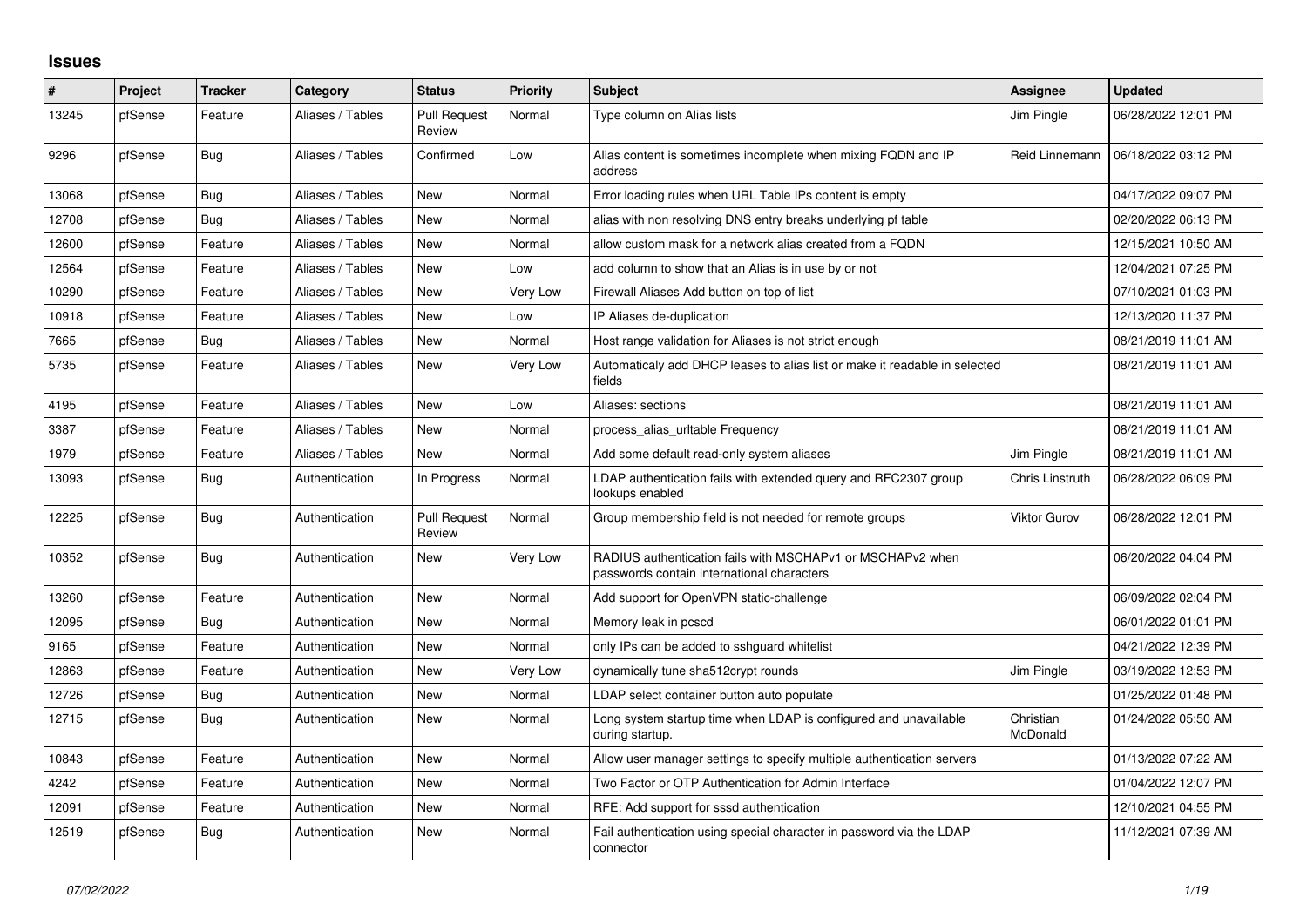| #     | Project | <b>Tracker</b> | Category         | <b>Status</b> | <b>Priority</b> | <b>Subject</b>                                                                                            | <b>Assignee</b>   | <b>Updated</b>      |
|-------|---------|----------------|------------------|---------------|-----------------|-----------------------------------------------------------------------------------------------------------|-------------------|---------------------|
| 12458 | pfSense | Feature        | Authentication   | New           | Normal          | Use "unixHomeDirectory" instead of "homeDirectory" when LDAP<br>authentication server is Active Directory |                   | 10/15/2021 08:18 AM |
| 12283 | pfSense | Bug            | Authentication   | New           | Normal          | LDAP/RADIUS authentication servers configuration does not allow source<br>IP address to be specified      |                   | 08/20/2021 01:15 AM |
| 6742  | pfSense | Feature        | Authentication   | <b>New</b>    | Normal          | OAuth2 authentication for OpenVPN (and for FreeRadius)                                                    | Jim Thompson      | 10/19/2020 09:19 AM |
| 10765 | pfSense | Bug            | Authentication   | New           | Normal          | Ampersands in Idap_extended_query are escaped twice                                                       |                   | 09/02/2020 07:55 AM |
| 8087  | pfSense | Bug            | Authentication   | <b>New</b>    | Normal          | Provide Calling-Station-ID to RADIUS backed VPN connections                                               |                   | 06/06/2020 05:36 AM |
| 8775  | pfSense | Feature        | Authentication   | <b>New</b>    | Very Low        | Use SRV record for LDAP Authentication                                                                    |                   | 05/06/2020 07:49 AM |
| 9937  | pfSense | Feature        | Authentication   | New           | Normal          | OpenVPN Login User Privilege                                                                              |                   | 11/29/2019 08:46 AM |
| 5825  | pfSense | Feature        | Authentication   | <b>New</b>    | Normal          | Allow EAP-RADIUS for authentication servers                                                               |                   | 08/21/2019 10:32 AM |
| 4098  | pfSense | Feature        | Authentication   | New           | Normal          | Add option to force a password change on login                                                            |                   | 08/21/2019 10:31 AM |
| 8694  | pfSense | Feature        | Authentication   | <b>New</b>    | Very Low        | Client CA Auth for PFSense WebGui                                                                         |                   | 08/21/2019 09:25 AM |
| 9288  | pfSense | Feature        | Authentication   | New           | Normal          | SSHGuard add pfSense signature in standard                                                                |                   | 08/14/2019 01:19 PM |
| 9222  | pfSense | Feature        | Authentication   | New           | Normal          | Add sshguard log when release an IP                                                                       |                   | 08/14/2019 01:00 PM |
| 5652  | pfSense | Bug            | Authentication   | New           | Normal          | Radius IETF Class Group Assignment - Incorrect Standard                                                   |                   | 08/13/2019 01:39 PM |
| 13132 | pfSense | Bug            | Backup / Restore | New           | Normal          | Two SSHDATA Sections in Restored Config Breaks Unit                                                       | Jim Pingle        | 06/29/2022 07:53 AM |
| 13289 | pfSense | Bug            | Backup / Restore | New           | Low             | Attempting to restore a 0 byte "config.xml" prints an error that the file<br>cannot be read               |                   | 06/28/2022 12:01 PM |
| 12774 | pfSense | Bug            | Backup / Restore | New           | Normal          | Picture widget image is not saved in backup                                                               |                   | 04/04/2022 04:48 AM |
| 12553 | pfSense | Feature        | Backup / Restore | New           | Normal          | Auto Config Backup: Allow selecting multiple backups for deletion                                         |                   | 02/22/2022 04:27 AM |
| 1738  | pfSense | Bug            | Backup / Restore | New           | Very Low        | Restore fails when username in backup is not matching                                                     |                   | 12/11/2021 07:51 PM |
| 12249 | pfSense | Bug            | Backup / Restore | New           | Normal          | HAProxy causing failed ACB backups                                                                        |                   | 11/15/2021 11:58 PM |
| 286   | pfSense | Feature        | Backup / Restore | <b>New</b>    | Normal          | Backup/restore users individually                                                                         |                   | 01/09/2021 03:48 PM |
| 11110 | pfSense | Bug            | Backup / Restore | New           | Normal          | Backup file should be checked before restoring a specific area                                            |                   | 12/05/2020 02:50 PM |
| 9775  | pfSense | Feature        | Backup / Restore | New           | Normal          | AutoConfigBackup - Rolling per day/hour cap on changes, retention policy                                  |                   | 09/20/2019 09:19 AM |
| 7757  | pfSense | Bug            | Backup / Restore | New           | Normal          | Auto Config Backup fails to upload unless Default Gateway is up                                           |                   | 08/16/2019 12:47 PM |
| 4681  | pfSense | Feature        | Backup / Restore | New           | Normal          | AutoConfigBackup make a way to easily download a saved backup                                             |                   | 08/16/2019 12:46 PM |
| 8076  | pfSense | Bug            | Backup / Restore | New           | Normal          | User can easily apply an unusable interface configuration after restore                                   |                   | 08/14/2019 10:52 AM |
| 7688  | pfSense | Feature        | Backup / Restore | New           | LOW             | AutoConfigBackup - Info Icon - username only                                                              |                   | 10/22/2017 10:46 AM |
| 3697  | pfSense | Feature        | Backup / Restore | New           | Normal          | New backup/restore area: Certificates                                                                     |                   | 03/11/2017 11:30 AM |
| 6608  | pfSense | Feature        | Backup / Restore | New           | Low             | backup and restore dhcp                                                                                   |                   | 07/13/2016 04:09 PM |
| 3696  | pfSense | Feature        | Backup / Restore | New           | Normal          | Multiple items backup/restore                                                                             |                   | 06/06/2014 02:33 PM |
| 1367  | pfSense | Feature        | Backup / Restore | New           | Normal          | Input validation on partial config restores                                                               |                   | 03/21/2011 01:16 AM |
| 12782 | pfSense | Todo           | Build / Release  | New           | Normal          | Disable compatibility flag                                                                                | <b>Brad Davis</b> | 06/28/2022 12:01 PM |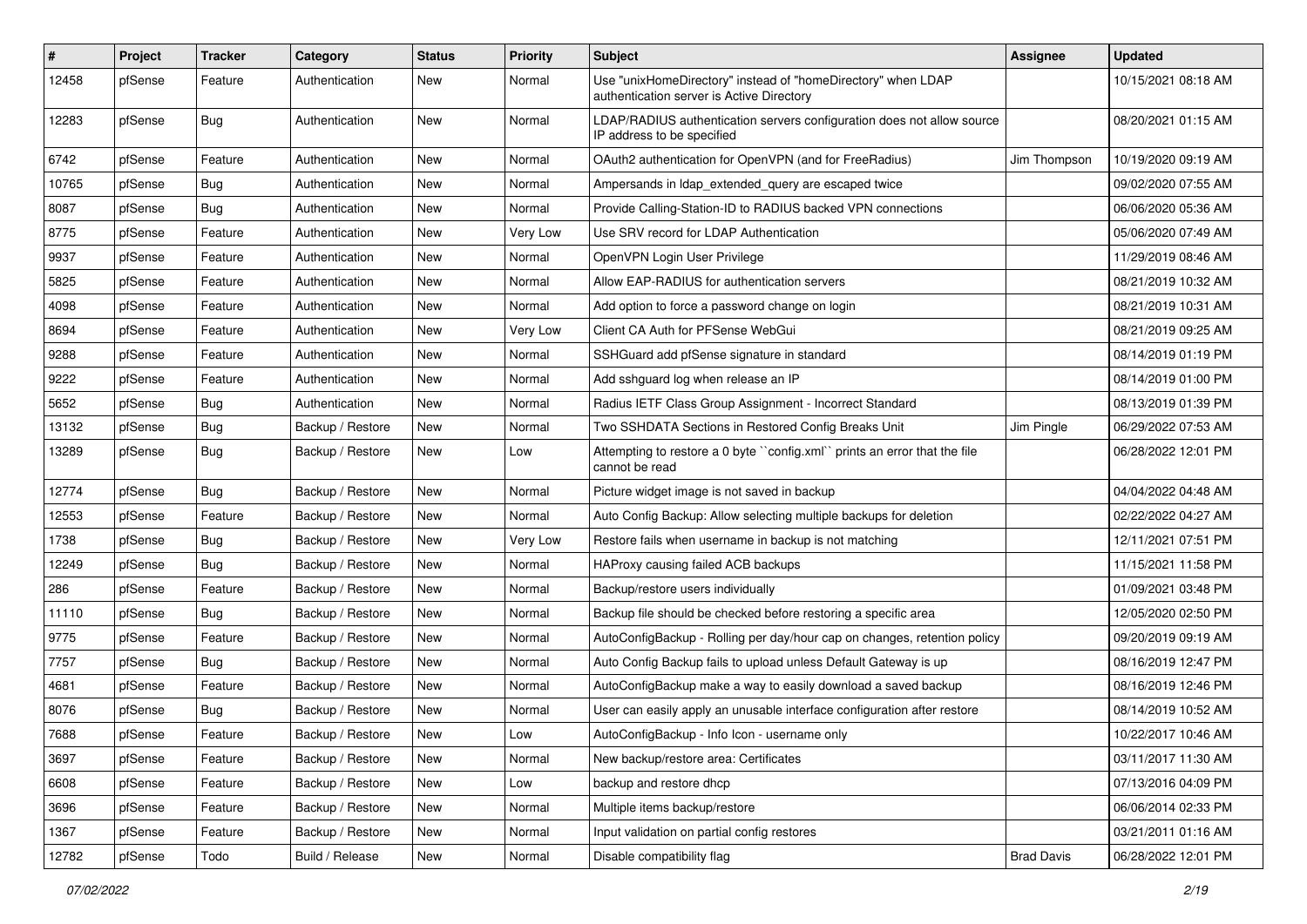| #     | Project | <b>Tracker</b> | Category              | <b>Status</b>                 | <b>Priority</b> | <b>Subject</b>                                                                                        | <b>Assignee</b>        | <b>Updated</b>      |
|-------|---------|----------------|-----------------------|-------------------------------|-----------------|-------------------------------------------------------------------------------------------------------|------------------------|---------------------|
| 4472  | pfSense | Feature        | Build / Release       | New                           | Normal          | Cryptographically sign every (sub-)release                                                            |                        | 08/13/2019 12:53 PM |
| 13290 | pfSense | Regression     | <b>Captive Portal</b> | Feedback                      | Normal          | Error "dummynet: bad switch 21!" with Captive Portals and Limiters<br>active                          |                        | 07/01/2022 04:53 AM |
| 13323 | pfSense | Bug            | <b>Captive Portal</b> | <b>New</b>                    | Normal          | Captive Portal breaks policy based routing for mac address bypassed<br>clients after upgrade to 22.05 | <b>Kristof Provost</b> | 06/30/2022 09:46 AM |
| 13272 | pfSense | Bug            | <b>Captive Portal</b> | <b>Pull Request</b><br>Review | Very Low        | Voucher CSV output has leading space before voucher code                                              | Jim Pingle             | 06/28/2022 12:01 PM |
| 1831  | pfSense | Feature        | <b>Captive Portal</b> | <b>New</b>                    | Normal          | Captive portal IPv6 support                                                                           | Reid Linnemann         | 06/28/2022 12:01 PM |
| 13215 | pfSense | Bug            | Captive Portal        | Assigned                      | Normal          | Allowed MAC/IP/Hostname traffic counts for authorized users                                           | Reid Linnemann         | 05/31/2022 05:31 PM |
| 13226 | pfSense | Bug            | <b>Captive Portal</b> | Confirmed                     | Normal          | Captive Portal doesn't disconnect established OpenVPN link                                            | Reid Linnemann         | 05/30/2022 10:38 AM |
| 13220 | pfSense | Feature        | <b>Captive Portal</b> | New                           | Very Low        | Voucher per-roll bandwidth restrictions and traffic quotas                                            |                        | 05/26/2022 08:16 AM |
| 13219 | pfSense | Feature        | <b>Captive Portal</b> | New                           | Very Low        | Enable/Disable single voucher roll                                                                    |                        | 05/26/2022 08:14 AM |
| 12730 | pfSense | Bug            | <b>Captive Portal</b> | New                           | Normal          | RADIUS accounting does not work if WAN is down                                                        |                        | 01/26/2022 05:13 AM |
| 12648 | pfSense | <b>Bug</b>     | <b>Captive Portal</b> | <b>New</b>                    | Normal          | Undocumented variables 'listenporthttp' and 'listenporthttps'                                         |                        | 12/28/2021 10:44 AM |
| 12357 | pfSense | <b>Bug</b>     | <b>Captive Portal</b> | New                           | Normal          | Captive Portal popup Logout button loads full login page in popup when<br>clicked                     |                        | 10/27/2021 12:10 PM |
| 12467 | pfSense | Bug            | <b>Captive Portal</b> | New                           | Normal          | CP error on client disconnect after reboot                                                            |                        | 10/17/2021 05:35 AM |
| 11379 | pfSense | Feature        | <b>Captive Portal</b> | <b>New</b>                    | Normal          | <b>Template Roll Printer</b>                                                                          |                        | 02/07/2021 05:26 AM |
| 11189 | pfSense | Feature        | <b>Captive Portal</b> | New                           | Normal          | Captive Portal - Tarpit option                                                                        |                        | 12/23/2020 06:44 PM |
| 3377  | pfSense | Feature        | <b>Captive Portal</b> | New                           | Normal          | OAuth2 authentication in captive portal                                                               | Jim Thompson           | 10/19/2020 09:13 AM |
| 9970  | pfSense | Feature        | <b>Captive Portal</b> | <b>New</b>                    | Low             | Captive Portal and SAML2 Integration                                                                  | Mauro Braggio          | 10/12/2020 07:39 AM |
| 9627  | pfSense | Feature        | Captive Portal        | <b>New</b>                    | Normal          | Captive Portal only shows authenticated users                                                         |                        | 08/14/2019 02:48 PM |
| 385   | pfSense | Feature        | <b>Captive Portal</b> | New                           | Normal          | Reverse captive portal                                                                                |                        | 08/13/2019 12:23 PM |
| 7553  | pfSense | Bug            | Captive Portal        | Confirmed                     | Very Low        | Captive portal on a parent interface blocks traffic on VLAN interfaces too                            |                        | 08/19/2018 03:15 PM |
| 1924  | pfSense | Feature        | <b>Captive Portal</b> | New                           | Normal          | Ability of CP's allowed IP addresses to use aliases                                                   |                        | 07/26/2018 04:28 AM |
| 7971  | pfSense | Feature        | Captive Portal        | New                           | Normal          | Allow import, export and synchronization of MACs under Captive Portal<br>service                      |                        | 10/19/2017 04:56 AM |
| 2963  | pfSense | Feature        | <b>Captive Portal</b> | <b>New</b>                    | Normal          | Captive Portal MAC authentication request                                                             |                        | 08/22/2017 09:09 PM |
| 6956  | pfSense | Feature        | <b>Captive Portal</b> | <b>New</b>                    | Normal          | Allow more control over concurrent logins                                                             |                        | 11/23/2016 12:01 PM |
| 2573  | pfSense | Feature        | Captive Portal        | New                           | Normal          | Captive Portal support of RADIUS POD (Packet of Disconnect)                                           |                        | 10/17/2016 03:14 AM |
| 1675  | pfSense | Bug            | Captive Portal        | New                           | Normal          | Captive portal logout problems with pop-up blockers.                                                  | Jared Dillard          | 03/28/2016 01:37 PM |
| 2025  | pfSense | Feature        | <b>Captive Portal</b> | New                           | Normal          | Captive Portal: Easy accessible Logout page instead of Logout pop-up<br>window                        |                        | 02/06/2016 04:59 AM |
| 5658  | pfSense | <b>Bug</b>     | Captive Portal        | Confirmed                     | Low             | Files with the same name cannot be uploaded to multiple captive portal<br>zones                       |                        | 12/18/2015 07:19 PM |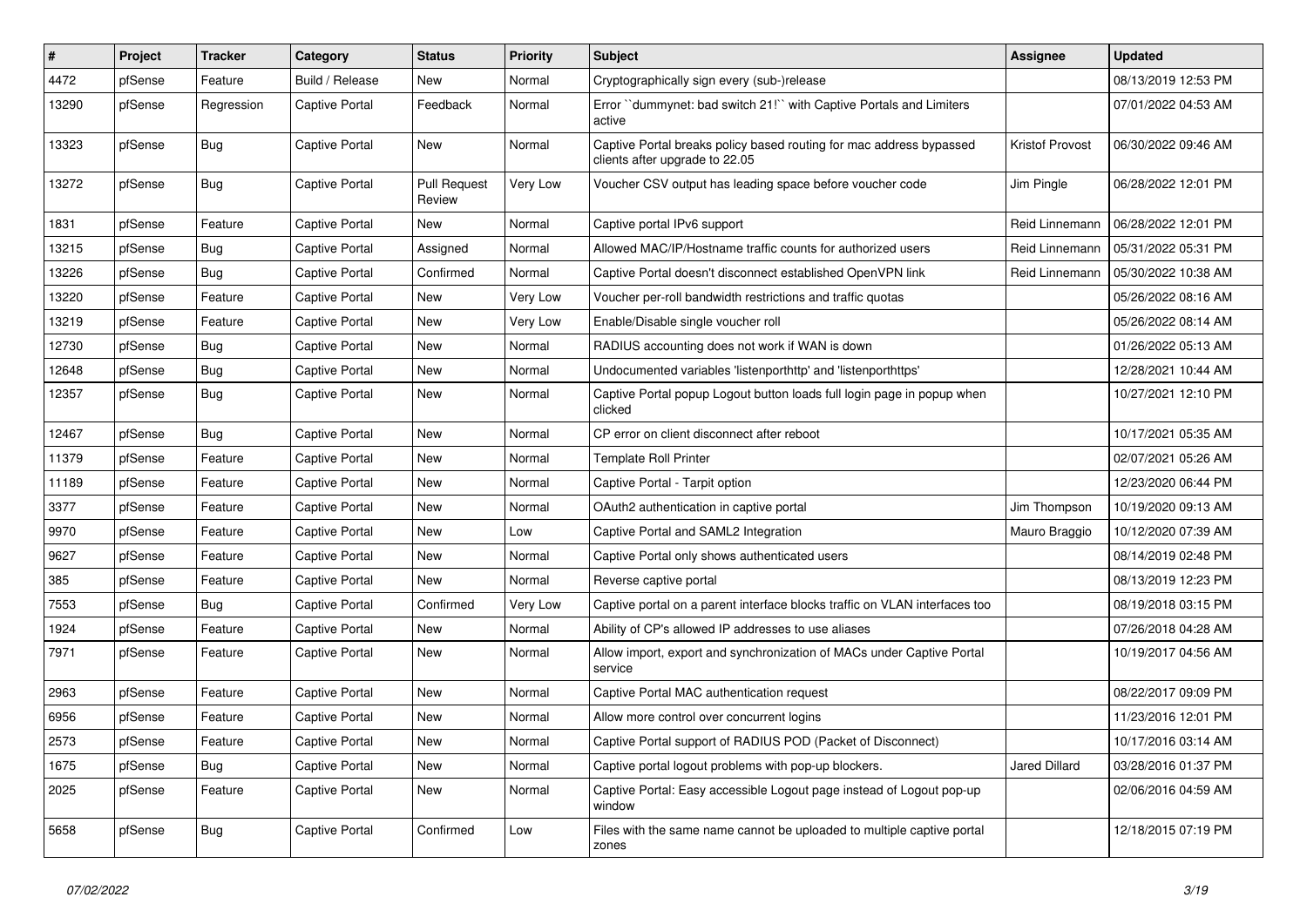| $\pmb{\sharp}$ | Project | <b>Tracker</b> | Category                 | <b>Status</b>                 | <b>Priority</b> | <b>Subject</b>                                                                                          | <b>Assignee</b> | <b>Updated</b>      |
|----------------|---------|----------------|--------------------------|-------------------------------|-----------------|---------------------------------------------------------------------------------------------------------|-----------------|---------------------|
| 4724           | pfSense | Feature        | Captive Portal           | New                           | Low             | Captive Portal Status Add Client Hostname                                                               |                 | 05/22/2015 08:38 AM |
| 3053           | pfSense | Feature        | <b>Captive Portal</b>    | New                           | Normal          | Automatically add DHCP static addresses to CP passthru-mac                                              |                 | 06/21/2013 11:54 AM |
| 2545           | pfSense | Feature        | Captive Portal           | New                           | Low             | CaptivePortal: Custom "Re-authenticate every x minutes"                                                 |                 | 07/08/2012 05:21 PM |
| 13110          | pfSense | Bug            | CARP                     | New                           | Very Low        | changing CARP VIP address does not update outbound NAT interface IP                                     |                 | 05/03/2022 02:52 PM |
| 8100           | pfSense | Bug            | CARP                     | New                           | Normal          | pfsync Initially Deletes States on Primary for Connections Established<br>through Secondary             | Luiz Souza      | 02/08/2022 12:59 PM |
| 5849           | pfSense | Bug            | CARP                     | <b>New</b>                    | Normal          | Routing fail on CARP IPsec                                                                              |                 | 12/18/2021 04:41 PM |
| 2218           | pfSense | Feature        | CARP                     | New                           | Normal          | Ability to delay CARP master status at boot time                                                        |                 | 03/03/2021 11:57 AM |
| 8567           | pfSense | Bug            | CARP                     | New                           | Normal          | Using IPv6 VIP alias for services may affect CARP IPv6 VIP work                                         |                 | 06/12/2018 01:26 PM |
| 8566           | pfSense | Bug            | CARP                     | New                           | Normal          | Wrong IPv6 source in NS request in case using of IPv6 alias                                             |                 | 06/12/2018 01:26 PM |
| 7648           | pfSense | Bug            | CARP                     | New                           | Very Low        | SPAN ports on an interface renders CARP HA inoperative                                                  |                 | 06/14/2017 09:19 PM |
| 4845           | pfSense | <b>Bug</b>     | CARP                     | Confirmed                     | High            | CARP preemption doesn't switch to backup where connectivity between<br>systems is lost but not NIC link |                 | 07/28/2015 07:55 AM |
| 2099           | pfSense | Todo           | CARP                     | <b>New</b>                    | Normal          | Remove "queue" from CARP traffic                                                                        |                 | 01/19/2012 10:59 AM |
| 12737          | pfSense | Bug            | Certificates             | New                           | Normal          | CApath is not defined by default in curl                                                                |                 | 06/28/2022 12:01 PM |
| 13305          | pfSense | Feature        | Certificates             | <b>New</b>                    | Normal          | Certificate Revocation page should show expiration date                                                 |                 | 06/27/2022 10:26 AM |
| 11203          | pfSense | Bug            | Certificates             | New                           | Normal          | certificate manager very slow                                                                           |                 | 12/31/2020 11:57 AM |
| 1257           | pfSense | Feature        | Certificates             | <b>Pull Request</b><br>Review | Normal          | Handle encypted CA/Certificate private keys                                                             |                 | 10/12/2020 07:12 AM |
| 10258          | pfSense | Feature        | Certificates             | New                           | Very Low        | allow to sign CA                                                                                        |                 | 02/20/2020 04:20 AM |
| 9889           | pfSense | Bug            | Certificates             | New                           | Very Low        | CRL check for Intermediate CA CRLs fails                                                                | Jim Pingle      | 11/08/2019 11:03 AM |
| 1268           | pfSense | Feature        | Certificates             | New                           | Normal          | Allow mass renewing of certs                                                                            |                 | 11/01/2019 03:17 PM |
| 7289           | pfSense | Bug            | Certificates             | New                           | Low             | Generating 4096bit Certificate                                                                          |                 | 08/14/2019 09:56 AM |
| 2276           | pfSense | Feature        | Certificates             | New                           | Normal          | Remote CRL fetch support                                                                                |                 | 02/06/2016 04:14 AM |
| 13288          | pfSense | Bug            | Configuration<br>Backend | New                           | Normal          | Encode FreeRADIUS Custom Options                                                                        |                 | 06/20/2022 10:36 AM |
| 13287          | pfSense | Feature        | Configuration<br>Backend | New                           | Normal          | Encode OpenVPN Custom Options                                                                           |                 | 06/20/2022 10:33 AM |
| 12483          | pfSense | <b>Bug</b>     | Configuration<br>Backend | New                           | Normal          | GUI creates inconsistent config.xml                                                                     |                 | 10/23/2021 06:48 AM |
| 3895           | pfSense | Feature        | Configuration<br>Backend | New                           | Normal          | Timeout for "Apply change"                                                                              |                 | 01/25/2021 08:07 AM |
| 10833          | pfSense | Bug            | Configuration<br>Backend | New                           | Normal          | unbound exits on configuration error when link status flaps on LAN<br>interface                         |                 | 08/13/2020 11:53 PM |
| 6398           | pfSense | <b>Bug</b>     | Configuration<br>Backend | New                           | Normal          | If config cannot be loaded due to corruption or bug, it isn't handled<br>gracefully (just stops)        |                 | 08/13/2019 01:23 PM |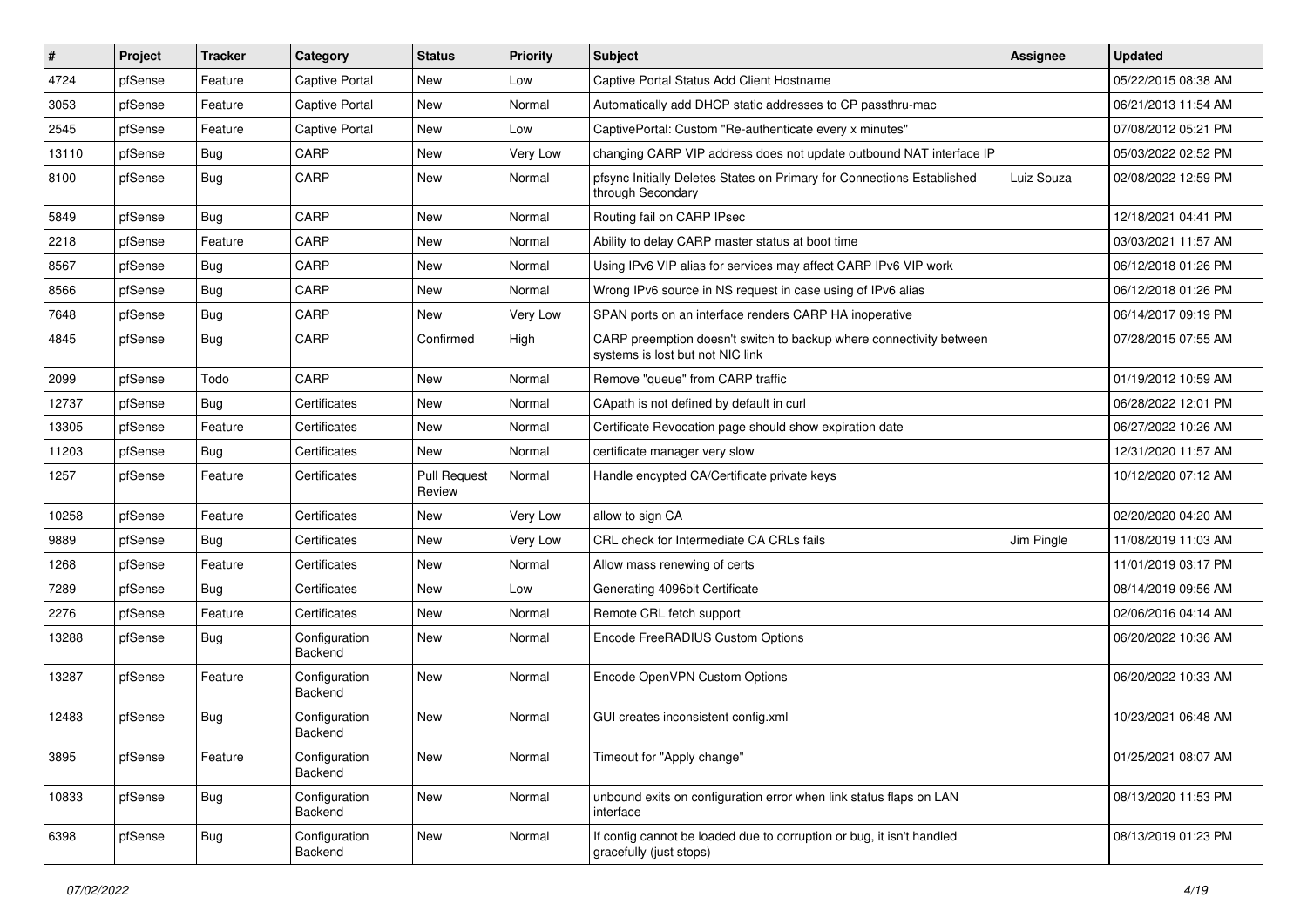| $\sharp$ | Project | <b>Tracker</b> | Category                 | <b>Status</b>                 | <b>Priority</b> | <b>Subject</b>                                                                                                        | <b>Assignee</b>      | <b>Updated</b>      |
|----------|---------|----------------|--------------------------|-------------------------------|-----------------|-----------------------------------------------------------------------------------------------------------------------|----------------------|---------------------|
| 5902     | pfSense | Todo           | Configuration<br>Backend | New                           | Normal          | Use a common place for default values                                                                                 |                      | 08/13/2019 12:53 PM |
| 13258    | pfSense | Bug            | Console Menu             | <b>Pull Request</b><br>Review | Low             | secret menu option 100                                                                                                | Jim Pingle           | 06/28/2022 12:01 PM |
| 13268    | pfSense | Todo           | Console Menu             | Ready To Test                 | Normal          | columns don't align nicely in console with medium-long interface names                                                |                      | 06/12/2022 10:32 PM |
| 13249    | pfSense | Bug            | Console Menu             | <b>New</b>                    | Normal          | Running playback comands multiple times results in PHP error                                                          |                      | 06/06/2022 07:02 AM |
| 6469     | pfSense | Feature        | Console Menu             | New                           | Normal          | Improve help + self documentation in console PHP shell                                                                |                      | 08/13/2019 01:23 PM |
| 7747     | pfSense | Feature        | Console Menu             | New                           | Normal          | Minor UI Tweak: Make hitting enter on the console (esp via SSH) should<br>not log you out, but simply redraw the menu |                      | 08/01/2017 04:03 PM |
| 2693     | pfSense | Feature        | Console Menu             | <b>New</b>                    | Normal          | Allow mapping mapping non-physical interfaces via console                                                             | Mathieu Simon        | 11/27/2012 03:00 PM |
| 12673    | pfSense | Bug            | Dashboard                | <b>Pull Request</b><br>Review | Normal          | Firewall Logs Widget fails to update at intervals below 5 seconds.                                                    | Viktor Gurov         | 06/28/2022 12:01 PM |
| 13168    | pfSense | Feature        | Dashboard                | New                           | Low             | Multiple Dashboard views for a single user                                                                            |                      | 05/16/2022 07:53 AM |
| 13165    | pfSense | Feature        | Dashboard                | <b>Pull Request</b><br>Review | Normal          | Feat: live update for Services dashboard widget                                                                       |                      | 05/15/2022 01:48 AM |
| 10395    | pfSense | Feature        | Dashboard                | <b>New</b>                    | Low             | Add Dashboard System Information support for more PC Engines APU<br>boards                                            |                      | 02/17/2022 01:02 AM |
| 7113     | pfSense | Bug            | Dashboard                | <b>New</b>                    | Normal          | Interface name in Traffic Graphs                                                                                      |                      | 12/31/2021 05:40 PM |
| 11759    | pfSense | Bug            | Dashboard                | New                           | Normal          | Traffic graphs on dashboard double upload on pppoe links                                                              |                      | 12/30/2021 04:00 AM |
| 7387     | pfSense | Bug            | Dashboard                | New                           | LOW             | New Traffic Graph in dashboard resets inverted view to normal view                                                    | <b>Jared Dillard</b> | 12/11/2021 08:14 PM |
| 10280    | pfSense | Feature        | Dashboard                | <b>New</b>                    | Low             | <b>DHCP Leases widget</b>                                                                                             |                      | 11/07/2020 09:18 PM |
| 9353     | pfSense | Bug            | Dashboard                | New                           | Low             | PHPSession errors from limited access to dashboard and widgets                                                        |                      | 10/06/2020 09:31 AM |
| 10401    | pfSense | Feature        | Dashboard                | New                           | Normal          | Request: ability to sort/separate stopped/running Service(s) on Dashboard<br>-> Services Status widget                |                      | 03/31/2020 04:48 PM |
| 7788     | pfSense | Bug            | Dashboard                | New                           | Low             | Irregular updating of widgets like cpu/uptime on system widget.                                                       |                      | 08/21/2019 09:03 AM |
| 7182     | pfSense | Feature        | Dashboard                | New                           | Normal          | Break up System Widget on the Dashboard                                                                               |                      | 08/21/2019 08:59 AM |
| 5567     | pfSense | Feature        | Dashboard                | New                           | Low             | CARP status widget does not update in real time                                                                       |                      | 08/20/2019 03:33 PM |
| 7974     | pfSense | Feature        | Dashboard                | New                           | Normal          | ZFS RAID Monitor Not available                                                                                        |                      | 08/20/2019 01:34 PM |
| 8458     | pfSense | Feature        | Dashboard                | <b>New</b>                    | Low             | Allow reordering of interface widget                                                                                  |                      | 08/14/2019 10:52 AM |
| 7857     | pfSense | Bug            | Dashboard                | New                           | Very Low        | Interfaces Widget U/I fails to wrap IPV6 addresses when the string is too<br>wide for the widget                      |                      | 08/13/2019 09:15 AM |
| 9677     | pfSense | Bug            | Dashboard                | New                           | Normal          | Dashboard hangs when widget needs data from a remote host which is<br>down                                            |                      | 08/13/2019 09:15 AM |
| 8157     | pfSense | Bug            | Dashboard                | New                           | Very Low        | Traffic Graph clutter from time to time                                                                               |                      | 12/03/2017 06:40 AM |
| 7934     | pfSense | Feature        | Dashboard                | New                           | Very Low        | format support phone# for international use                                                                           |                      | 10/12/2017 04:38 PM |
| 6390     | pfSense | Todo           | Dashboard                | New                           | Low             | Autoscale from Traffic Graph not correct size (big graphs)                                                            |                      | 05/23/2016 01:38 PM |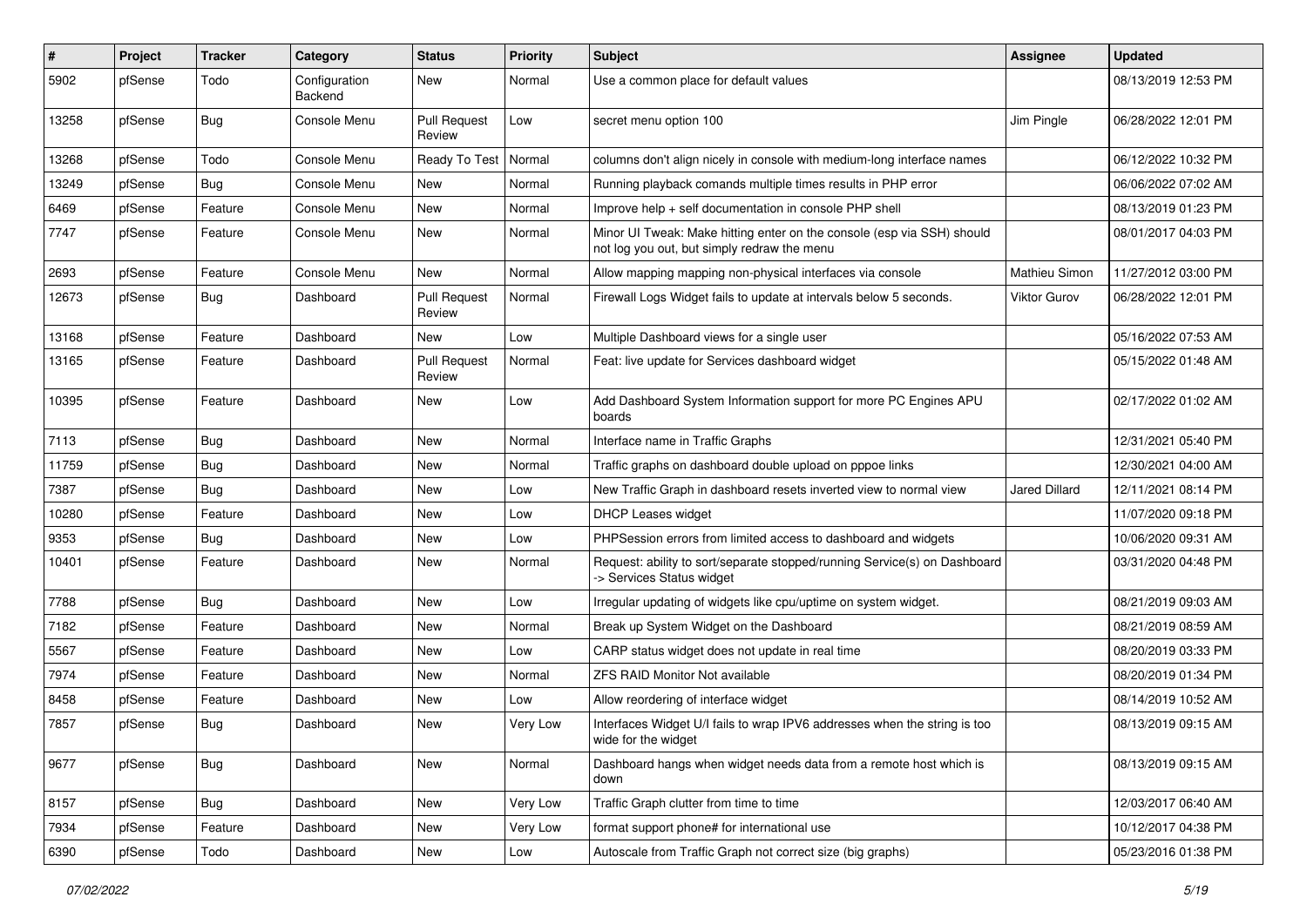| #     | Project | <b>Tracker</b> | Category        | <b>Status</b>                 | <b>Priority</b> | <b>Subject</b>                                                                            | <b>Assignee</b>      | <b>Updated</b>      |
|-------|---------|----------------|-----------------|-------------------------------|-----------------|-------------------------------------------------------------------------------------------|----------------------|---------------------|
| 4646  | pfSense | Feature        | Dashboard       | New                           | Normal          | Recover valuable vertical screen real estate in dashboard                                 |                      | 04/20/2015 07:46 PM |
| 3411  | pfSense | Bug            | Dashboard       | New                           | Low             | Interfaces and statistics dashboard widgets very slow with large numbers<br>of interfaces |                      | 01/24/2014 02:09 AM |
| 2479  | pfSense | Feature        | Dashboard       | <b>New</b>                    | Normal          | Allow reordering of the traffic graphs on the dashboard                                   |                      | 06/08/2012 04:13 PM |
| 7244  | pfSense | Feature        | Developer Tools | New                           | Normal          | Publish pfsense as a Vagrant Basebox                                                      |                      | 01/29/2019 04:09 AM |
| 1219  | pfSense | Feature        | Developer Tools | New                           | Low             | Ship DTRACE enabled kernels in the images                                                 |                      | 07/26/2017 03:14 AM |
| 12959 | pfSense | Bug            | DHCP (IPv4)     | Feedback                      | Normal          | dhcplease process wrongly update host file if client-hostname is empty                    |                      | 07/01/2022 09:10 AM |
| 13321 | pfSense | Bug            | DHCP (IPv4)     | <b>Pull Request</b><br>Review | Normal          | dhcpleases handles duplicate hostnames incorrectly                                        |                      | 06/30/2022 07:06 AM |
| 13250 | pfSense | Todo           | DHCP (IPv4)     | <b>New</b>                    | Very Low        | Clean up DHCP Server option language                                                      | Jim Pingle           | 06/28/2022 12:01 PM |
| 13273 | pfSense | Bug            | DHCP (IPv4)     | New                           | Normal          | dhclient can use conflicting recorded leases                                              |                      | 06/14/2022 11:07 AM |
| 13256 | pfSense | Feature        | DHCP (IPv4)     | New                           | Normal          | Better handling of duplicate IPs in static DHCP assignments                               |                      | 06/11/2022 04:51 PM |
| 13263 | pfSense | Bug            | DHCP (IPv4)     | New                           | Low             | Deleting a static DHCP entry when the related IP is not in the arp table<br>spams the log |                      | 06/10/2022 11:18 AM |
| 13217 | pfSense | Bug            | DHCP (IPv4)     | New                           | Normal          | dhclient using default pid file location which does not exist                             | Viktor Gurov         | 05/26/2022 08:09 AM |
| 4451  | pfSense | Bug            | DHCP (IPv4)     | New                           | Low             | Status DHCP Leases shows double entries for static entries without IP<br>address          | <b>Phillip Davis</b> | 05/21/2022 04:55 PM |
| 12922 | pfSense | Bug            | DHCP (IPv4)     | <b>New</b>                    | Normal          | Classless static routes received on DHCP WAN can override chosen<br>default gateway       |                      | 03/28/2022 10:08 AM |
| 8179  | pfSense | Bug            | DHCP (IPv4)     | Feedback                      | Normal          | Incorrect reverse DNS zone in DHCP server config for non-octet-aligned<br>subnet mask     | Renato Botelho       | 02/09/2022 11:17 PM |
| 11927 | pfSense | Feature        | DHCP (IPv4)     | Feedback                      | Normal          | Allow DHCP not to serve a gateway - small fix                                             |                      | 01/03/2022 04:17 PM |
| 12070 | pfSense | Bug            | DHCP (IPv4)     | <b>New</b>                    | Low             | VLAN0 for WAN DHCP                                                                        |                      | 12/23/2021 04:31 PM |
| 6362  | pfSense | Bug            | DHCP (IPv4)     | Confirmed                     | Normal          | DHCP Client ID not used                                                                   |                      | 07/09/2021 06:30 AM |
| 12067 | pfSense | Bug            | DHCP (IPv4)     | New                           | Very Low        | <b>DHCP Monitoring Statistics Error</b>                                                   |                      | 06/21/2021 08:39 AM |
| 8330  | pfSense | Feature        | DHCP (IPv4)     | <b>New</b>                    | Normal          | add options for ddns-local-address statements                                             |                      | 04/27/2021 12:31 PM |
| 11004 | pfSense | Feature        | DHCP (IPv4)     | New                           | Low             | DHCP reservations with no IP address show entries in DHCP leases                          |                      | 10/26/2020 07:22 AM |
| 7405  | pfSense | Feature        | DHCP (IPv4)     | New                           | Normal          | Ability to add dhcp host reservations from "Diagnostics -> ARP table"                     |                      | 10/12/2020 08:22 AM |
| 6960  | pfSense | Feature        | DHCP (IPv4)     | New                           | Normal          | Consider replacing ISC DHCP server with KEA DHCP                                          |                      | 09/24/2020 01:59 PM |
| 9130  | pfSense | Feature        | DHCP (IPv4)     | New                           | Normal          | Request ID [#INC-16195]: DHCP - PXE Boot                                                  |                      | 09/10/2020 01:39 PM |
| 10802 | pfSense | Feature        | DHCP (IPv4)     | New                           | Very Low        | Seperator for DHCP Static Mapped leases                                                   |                      | 07/31/2020 10:30 AM |
| 6544  | pfSense | Feature        | DHCP (IPv4)     | New                           | Very Low        | RFC 3046 DHCP Option 82 support (and RFC 3315/4649/4580 for IPv6)                         |                      | 07/13/2020 02:14 AM |
| 2983  | pfSense | Feature        | DHCP (IPv4)     | New                           | Normal          | DHCPD: Add vendor-class-identifier and MAC-OIDs                                           |                      | 05/29/2020 09:24 PM |
| 10345 | pfSense | Feature        | DHCP (IPv4)     | New                           | Normal          | DHCP lease distinction between online and offline                                         |                      | 03/16/2020 07:56 AM |
| 10250 | pfSense | Feature        | DHCP (IPv4)     | New                           | Very Low        | DHCP lease view by interface                                                              |                      | 02/11/2020 07:47 AM |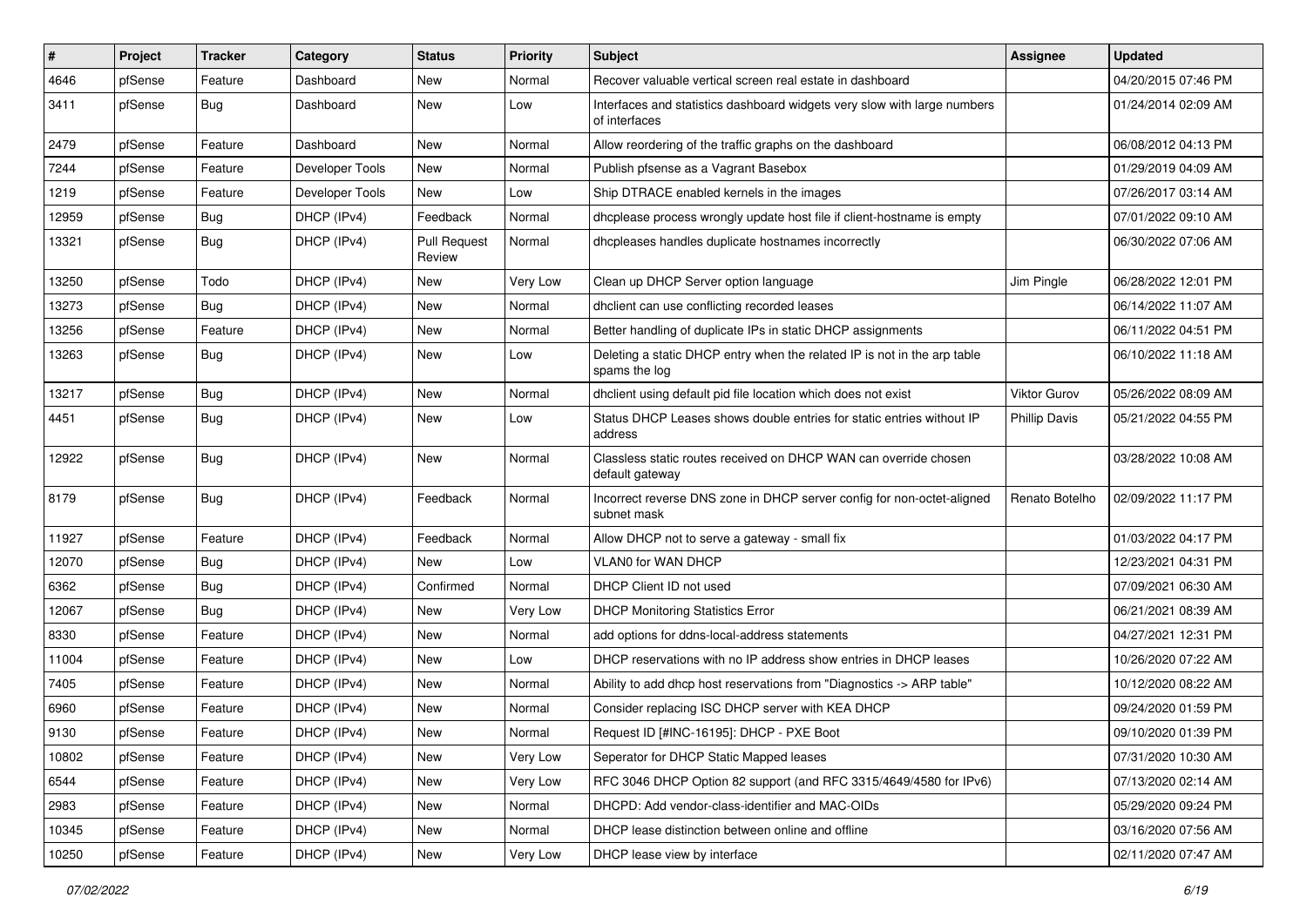| $\vert$ # | Project | <b>Tracker</b> | Category    | <b>Status</b>                 | <b>Priority</b> | <b>Subject</b>                                                                                                                     | Assignee | <b>Updated</b>      |
|-----------|---------|----------------|-------------|-------------------------------|-----------------|------------------------------------------------------------------------------------------------------------------------------------|----------|---------------------|
| 9732      | pfSense | Feature        | DHCP (IPv4) | <b>New</b>                    | Normal          | System UTC time offset in DHCP Option 2                                                                                            |          | 09/06/2019 08:39 PM |
| 7441      | pfSense | Feature        | DHCP (IPv4) | <b>New</b>                    | Low             | Display start/end times for Static Mapping leases on DHCP<br>Leases/DHCPv6 Leases                                                  |          | 08/21/2019 10:48 AM |
| 3771      | pfSense | <b>Bug</b>     | DHCP (IPv4) | <b>New</b>                    | Normal          | Webinterface and dhcpdcrashes with 500+ static leases                                                                              |          | 08/21/2019 09:26 AM |
| 8614      | pfSense | <b>Bug</b>     | DHCP (IPv4) | <b>New</b>                    | Normal          | Cannot remove Additional BOOTP/DHCP Options                                                                                        |          | 08/21/2019 09:15 AM |
| 7172      | pfSense | <b>Bug</b>     | DHCP (IPv4) | New                           | Normal          | Sorting by hostname in Services > DHCP Server > LAN should be<br>"natural" (alphanumeric friendly)                                 |          | 08/20/2019 03:47 PM |
| 2323      | pfSense | Feature        | DHCP (IPv4) | <b>New</b>                    | Low             | GUI doesn't allow to configure DHCP server to serve IP addresses<br>belonging to subnets wich are not associated with an interface |          | 08/19/2019 10:27 AM |
| 2774      | pfSense | Feature        | DHCP (IPv4) | <b>New</b>                    | Normal          | Extend DHCP Pools code to allow using different subnets                                                                            |          | 08/19/2019 10:27 AM |
| 9343      | pfSense | Bug            | DHCP (IPv4) | <b>New</b>                    | Normal          | diag arp.php times out with large DHCPD leases table                                                                               |          | 08/14/2019 01:19 PM |
| 6615      | pfSense | Feature        | DHCP (IPv4) | <b>New</b>                    | Normal          | new DHCP server option                                                                                                             |          | 08/13/2019 01:39 PM |
| 5080      | pfSense | Feature        | DHCP (IPv4) | <b>New</b>                    | Normal          | Settings tab under Services>DHCP Server                                                                                            |          | 08/13/2019 12:53 PM |
| 8879      | pfSense | Feature        | DHCP (IPv4) | <b>New</b>                    | Very Low        | DHCP options ADD force options                                                                                                     |          | 09/07/2018 09:14 AM |
| 4899      | pfSense | Feature        | DHCP (IPv4) | <b>New</b>                    | Normal          | Additional BOOTP/DHCP Options should allow a force option                                                                          |          | 01/02/2018 02:24 PM |
| 4061      | pfSense | Bug            | DHCP (IPv4) | Confirmed                     | Normal          | dhcpd doesn't send client-hostname to peer, breaking DHCP lease<br>registrations w/HA                                              |          | 02/24/2017 08:58 PM |
| 3534      | pfSense | Feature        | DHCP (IPv4) | <b>New</b>                    | Normal          | DDNS using arbitrary zone primary                                                                                                  |          | 07/08/2014 11:40 AM |
| 3404      | pfSense | <b>Bug</b>     | DHCP (IPv4) | <b>New</b>                    | Normal          | DHCP Server Fails to Start on Interfaces that are Slow to Come Online<br>During Boot                                               |          | 02/11/2014 05:09 PM |
| 13253     | pfSense | Bug            | DHCP (IPv6) | <b>New</b>                    | Normal          | `dhcp6c`` is not restarted when applying settings when multiple WANs<br>are configured for DHCP6                                   |          | 06/28/2022 12:01 PM |
| 12947     | pfSense | Bug            | DHCP (IPv6) | <b>Pull Request</b><br>Review | Normal          | DHCP6 client does not take any action if the interface IPv6 address<br>changes during renewal                                      |          | 06/28/2022 12:01 PM |
| 13296     | pfSense | Feature        | DHCP (IPv6) | <b>New</b>                    | Normal          | Add support for DHCP6 OPTION PD EXCLUDE (RFC 6603)                                                                                 |          | 06/24/2022 10:10 PM |
| 13248     | pfSense | Regression     | DHCP (IPv6) | <b>New</b>                    | Normal          | IPv6 Router Advertisements runs when config.xml does not contain an<br>entry for the interface                                     |          | 06/05/2022 07:44 PM |
| 13237     | pfSense | <b>Bug</b>     | DHCP (IPv6) | <b>New</b>                    | Normal          | dhcp6c script cannot be executed safely                                                                                            |          | 06/01/2022 11:20 AM |
| 9536      | pfSense | Feature        | DHCP (IPv6) | New                           | Normal          | Support dynamic prefix in DHCPv6 Server                                                                                            |          | 05/25/2022 04:27 AM |
| 9136      | pfSense | Bug            | DHCP (IPv6) | <b>New</b>                    | High            | IPv6 Tracking Interfaces Lose IPv6 Address in Certain Cases                                                                        |          | 04/21/2022 12:39 PM |
| 7138      | pfSense | <b>Bug</b>     | DHCP (IPv6) | Assigned                      | Normal          | Pfsense wide dhcpv6 client doesn't recognise ifid statement                                                                        |          | 04/21/2022 12:39 PM |
| 12823     | pfSense | Bug            | DHCP (IPv6) | <b>New</b>                    | Normal          | Multiple DHCP6 WAN connections PPPoE interface 'defached' status                                                                   |          | 02/18/2022 05:39 AM |
| 12581     | pfSense | Regression     | DHCP (IPv6) | <b>New</b>                    | Normal          | CARP IPv6 assigned address does not get advertised to endpoints with<br><b>RADV</b>                                                |          | 12/16/2021 02:34 PM |
| 6691      | pfSense | <b>Bug</b>     | DHCP (IPv6) | <b>New</b>                    | Normal          | dhcp6c quits after only two tries if no response was received                                                                      |          | 12/07/2020 04:25 PM |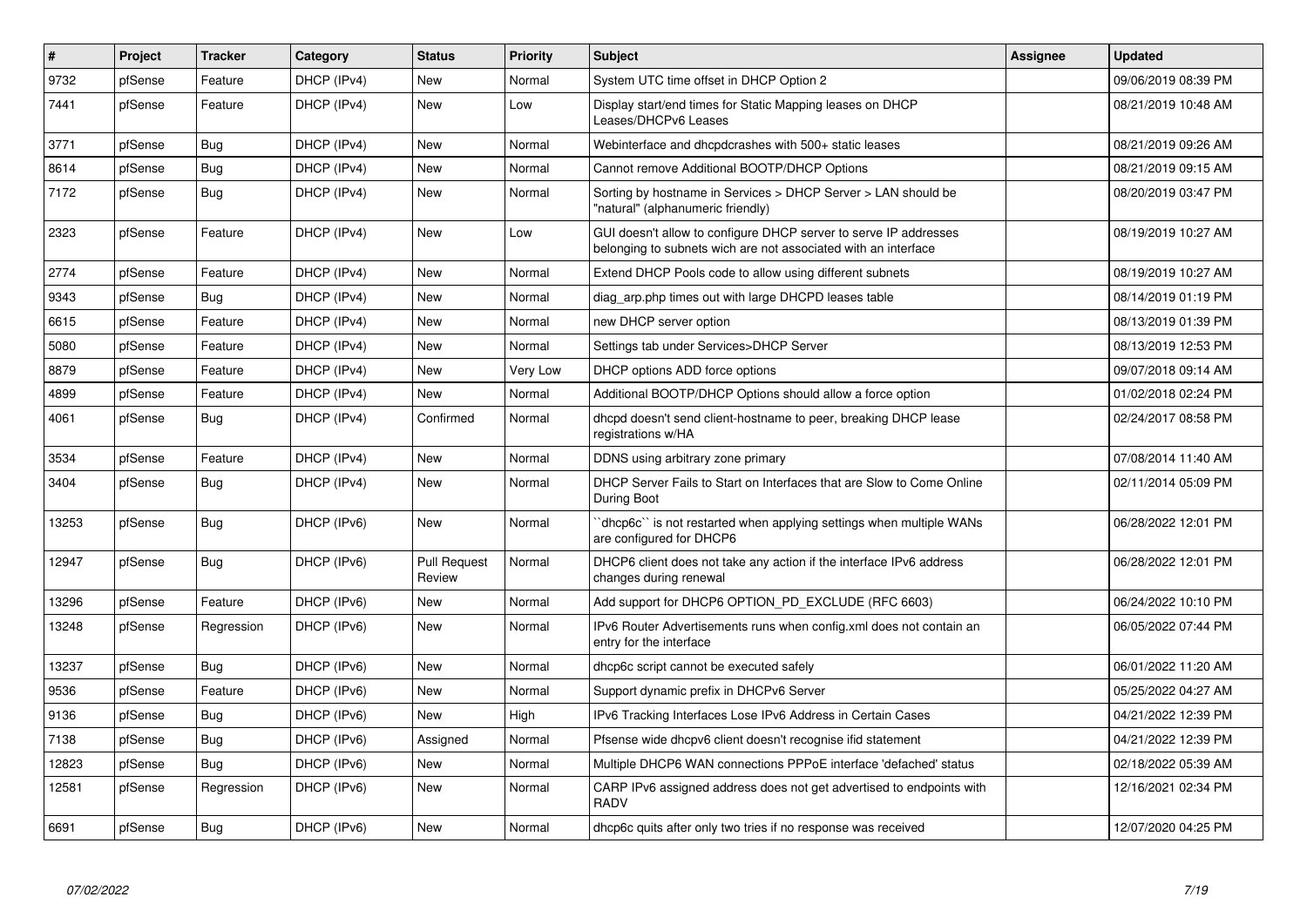| #     | Project | <b>Tracker</b> | Category          | <b>Status</b>                 | <b>Priority</b> | <b>Subject</b>                                                                            | <b>Assignee</b>    | <b>Updated</b>      |
|-------|---------|----------------|-------------------|-------------------------------|-----------------|-------------------------------------------------------------------------------------------|--------------------|---------------------|
| 6051  | pfSense | Bug            | DHCP (IPv6)       | New                           | Normal          | DHCPv6 Client Failure for additional WAN Address causes<br>2-seconds-service-restart-loop |                    | 12/03/2020 01:08 AM |
| 10714 | pfSense | Bug            | DHCP (IPv6)       | New                           | Normal          | radyd only gives out the prefix of the "first" IPv6 address of an interface               |                    | 10/06/2020 01:03 PM |
| 10822 | pfSense | Bug            | DHCP (IPv6)       | New                           | Normal          | Deprecated IPv6 prefix won't be announced as deprecated to clients                        |                    | 08/10/2020 09:23 AM |
| 6283  | pfSense | Feature        | DHCP (IPv6)       | New                           | Normal          | Register DHCPv6 leases with DNS resolver                                                  |                    | 08/21/2019 10:48 AM |
| 9575  | pfSense | Feature        | DHCP (IPv6)       | New                           | Very Low        | RFC 7078 - Distributing Address Selection Policy Using DHCPv6                             |                    | 08/14/2019 02:39 PM |
| 6873  | pfSense | Bug            | DHCP (IPv6)       | New                           | Low             | radvd - Too many addresses in RDNSS section when previously using<br>DHCP <sub>v6</sub>   | Dominic<br>McKeown | 06/06/2018 10:45 AM |
| 3185  | pfSense | Feature        | DHCP (IPv6)       | New                           | Normal          | Accommodate a DHCPv6 failover-like mechanism                                              |                    | 11/24/2017 10:44 AM |
| 7821  | pfSense | Bug            | DHCP (IPv6)       | New                           | Normal          | GIF does not support broadcast                                                            |                    | 08/29/2017 10:50 AM |
| 7734  | pfSense | Bug            | DHCP (IPv6)       | New                           | Normal          | Using opton ia pd0 does not renew prefix and prefix get dropped                           |                    | 07/31/2017 03:46 AM |
| 5950  | pfSense | Feature        | DHCP (IPv6)       | New                           | Normal          | DHCPv6 Server support for PD of PD-obtained networks                                      |                    | 03/04/2016 03:04 AM |
| 12508 | pfSense | <b>Bug</b>     | <b>DHCP Relay</b> | New                           | Normal          | DHCP Relay over VPN                                                                       |                    | 11/06/2021 11:25 AM |
| 12120 | pfSense | Feature        | <b>DHCP Relay</b> | New                           | Normal          | Permit several sets of destination DHCP servers in DHCP relay                             |                    | 07/11/2021 05:41 PM |
| 11149 | pfSense | Bug            | <b>DHCP Relay</b> | New                           | Normal          | DHCP relay won't start with DHCP server behind gateway                                    |                    | 03/22/2021 05:13 AM |
| 10904 | pfSense | Feature        | <b>DHCP Relay</b> | <b>Pull Request</b><br>Review | Normal          | Support vti interfaces in dhcrelay                                                        | Luiz Souza         | 10/12/2020 07:35 AM |
| 10715 | pfSense | <b>Bug</b>     | <b>DHCP Relay</b> | <b>New</b>                    | Normal          | DHCPv6 relay always uses the "first" IPv6 address of an interface                         |                    | 06/29/2020 05:01 AM |
| 9680  | pfSense | Feature        | <b>DHCP Relay</b> | New                           | Normal          | Seperate DHCP Server and relay per interface                                              |                    | 02/27/2020 10:47 AM |
| 4680  | pfSense | Bug            | <b>DHCP Relay</b> | New                           | Normal          | DHCP relay does not work with DHCP server on other end of OpenVPN<br>tunnel               |                    | 05/05/2015 06:55 PM |
| 13322 | pfSense | Feature        | Diagnostics       | New                           | Low             | Define Packet Capture Protocol                                                            |                    | 06/30/2022 06:45 AM |
| 12757 | pfSense | Bug            | Diagnostics       | <b>Pull Request</b><br>Review | Very Low        | Clean up /etc/inc/filter.inc use of pfctl -F                                              |                    | 06/28/2022 12:01 PM |
| 3796  | pfSense | Bug            | Diagnostics       | Confirmed                     | Normal          | States summary fails and is very slow with large state tables                             |                    | 12/11/2021 08:03 PM |
| 12343 | pfSense | Feature        | Diagnostics       | New                           | Low             | Real time traffic monitoring                                                              |                    | 09/06/2021 01:26 PM |
| 11856 | pfSense | Feature        | Diagnostics       | New                           | Normal          | Replace/add Alias or DNS names for known LAN addresses in the State<br>table              |                    | 04/27/2021 08:01 AM |
| 9718  | pfSense | Feature        | Diagnostics       | New                           | Low             | Make diag_states_summary table sortable                                                   |                    | 10/06/2020 09:12 AM |
| 7848  | pfSense | Bug            | Diagnostics       | New                           | Low             | NDP Table Sort by Expiration Error                                                        |                    | 08/26/2019 02:56 PM |
| 1656  | pfSense | Feature        | Diagnostics       | New                           | Normal          | Teach pfctl to kill states by port number                                                 |                    | 08/21/2019 09:55 AM |
| 7442  | pfSense | Feature        | Diagnostics       | New                           | Low             | Suggestions for Diagnostics / ARP Table and Diagnostics / NDP Table                       |                    | 08/21/2019 09:27 AM |
| 7459  | pfSense | Feature        | Diagnostics       | New                           | Low             | "Refresh" button for Diagnostics/Tables display                                           |                    | 08/21/2019 09:27 AM |
| 6804  | pfSense | Feature        | Diagnostics       | New                           | Very Low        | Add row counter into Diagnostics -> Edit File                                             |                    | 08/20/2019 03:44 PM |
| 5556  | pfSense | Feature        | Diagnostics       | New                           | Normal          | No error when downloading non-existing file on Diagnostics/Execute                        |                    | 08/20/2019 03:43 PM |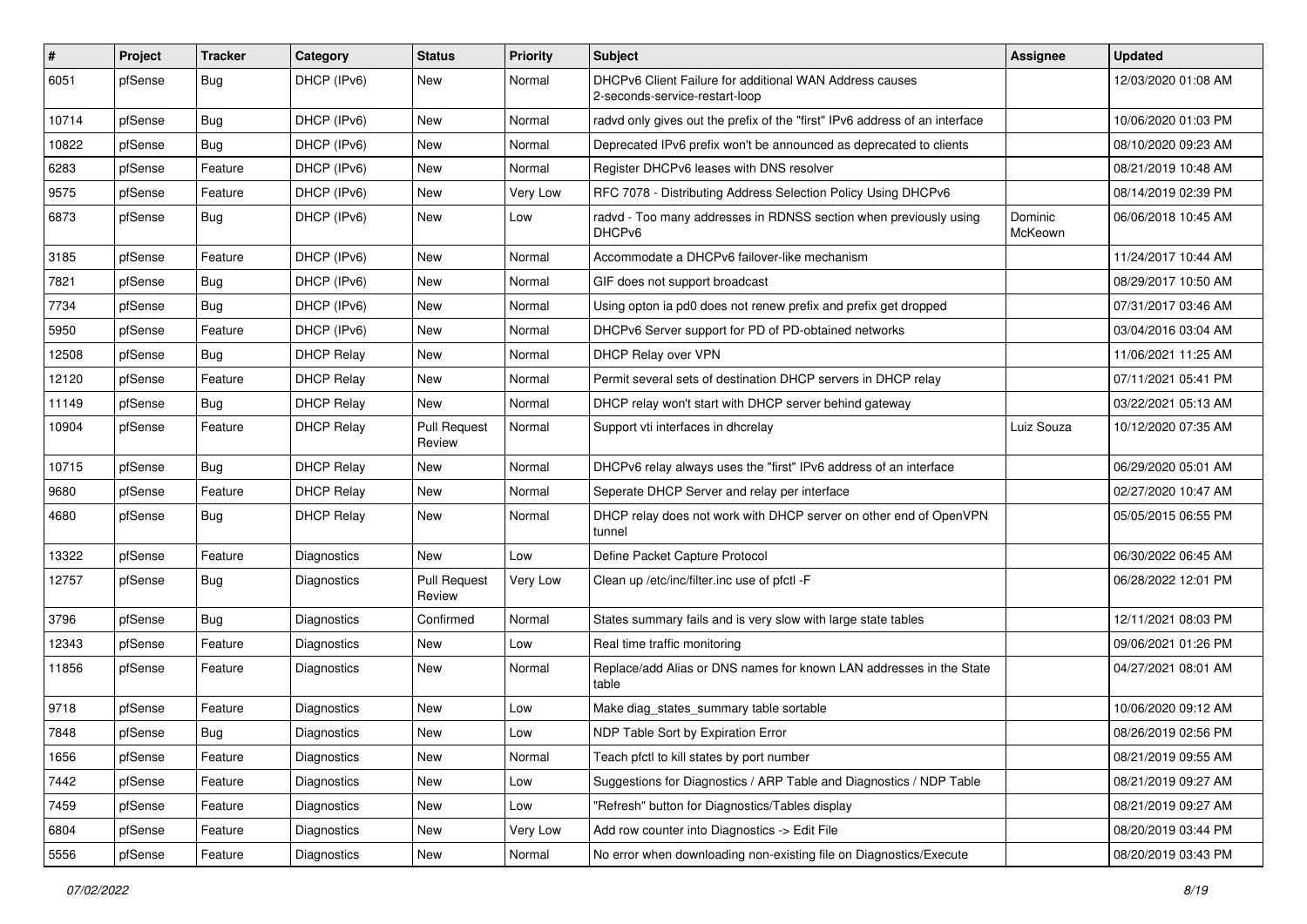| #     | Project | <b>Tracker</b> | Category             | <b>Status</b> | <b>Priority</b> | <b>Subject</b>                                                                                                                | Assignee   | <b>Updated</b>      |
|-------|---------|----------------|----------------------|---------------|-----------------|-------------------------------------------------------------------------------------------------------------------------------|------------|---------------------|
| 4456  | pfSense | Feature        | Diagnostics          | New           | Normal          | Packet capture additional filtering options                                                                                   |            | 08/20/2019 03:30 PM |
| 4914  | pfSense | Feature        | Diagnostics          | <b>New</b>    | Low             | <b>Packet Capture Settings</b>                                                                                                |            | 08/20/2019 08:51 AM |
| 7590  | pfSense | Bug            | Diagnostics          | <b>New</b>    | Normal          | diag edit do not save when nothing to sae (in directory browse view)                                                          |            | 05/20/2017 05:04 PM |
| 7589  | pfSense | Bug            | Diagnostics          | New           | Normal          | diag edit.php old print info box                                                                                              |            | 05/20/2017 05:02 PM |
| 7329  | pfSense | Bug            | <b>DNS Forwarder</b> | <b>New</b>    | LOW             | <b>DHCP Not Updating DNS</b>                                                                                                  |            | 01/21/2022 09:16 PM |
| 12139 | pfSense | Feature        | <b>DNS Forwarder</b> | New           | Normal          | Add support in for specifying a DNSMASQ configuration file                                                                    |            | 07/16/2021 09:45 PM |
| 2410  | pfSense | Feature        | <b>DNS Forwarder</b> | <b>New</b>    | Normal          | Support name based aliasing via CNAMEs or some other mechanism.                                                               |            | 12/11/2012 09:56 PM |
| 13254 | pfSense | Bug            | <b>DNS Resolver</b>  | New           | Normal          | DNS resolver does not update "unbound.conf" file during link down<br>events                                                   |            | 06/28/2022 12:01 PM |
| 12612 | pfSense | Bug            | <b>DNS Resolver</b>  | <b>New</b>    | Normal          | DNS Resolver is restarted during every "rc.newwanip" event                                                                    |            | 06/28/2022 12:01 PM |
| 5413  | pfSense | Bug            | <b>DNS Resolver</b>  | Confirmed     | High            | Incorrect Handling of Unbound Resolver [service restarts, cache loss,<br>DNS service interruption]                            |            | 06/19/2022 11:11 PM |
| 1819  | pfSense | Bug            | <b>DNS Resolver</b>  | <b>New</b>    | Normal          | DNS Resolver Not Registering DHCP Server Specified Domain Name                                                                | Luiz Souza | 04/28/2022 01:53 PM |
| 7152  | pfSense | Bug            | <b>DNS Resolver</b>  | New           | Normal          | Unbound / DNS Resolver issue if "Register DHCP static mappings in the<br>DNS Resolver" set before wildcard DNS custom options |            | 12/18/2021 04:59 PM |
| 12551 | pfSense | Feature        | <b>DNS Resolver</b>  | <b>New</b>    | Low             | Add ability to set DNS resolver search domain list                                                                            |            | 12/01/2021 11:18 AM |
| 7096  | pfSense | <b>Bug</b>     | <b>DNS Resolver</b>  | Feedback      | Normal          | Unbound fails to start on boot if specific network devices are configured in<br>the "Network Interfaces"                      |            | 11/22/2021 08:59 AM |
| 11921 | pfSense | Feature        | <b>DNS Resolver</b>  | <b>New</b>    | Very Low        | Feature Request: Compile unbound with EDNS Client Subnet (ECS)<br>module (--enable-subnet)                                    |            | 05/14/2021 07:29 AM |
| 10624 | pfSense | Bug            | <b>DNS Resolver</b>  | <b>New</b>    | Normal          | Unbound configuration memory leak with python module $+$ register DHCP<br>leases active                                       |            | 02/26/2021 10:27 AM |
| 9654  | pfSense | Bug            | <b>DNS Resolver</b>  | New           | Normal          | After reboot, the DNS resolver must be restarted before it will advertise<br>the ipv6 DNS address of the router.              |            | 11/20/2020 03:12 AM |
| 10342 | pfSense | Bug            | <b>DNS Resolver</b>  | <b>New</b>    | Normal          | Unbound domain overrides stop resolving periodically. They only resume<br>after the service has been restarted.               |            | 03/13/2020 10:35 AM |
| 10143 | pfSense | Bug            | <b>DNS Resolver</b>  | <b>New</b>    | Normal          | System hostname DNS entry is assigned to the wrong IP on multi-wan<br>setups                                                  |            | 12/31/2019 02:33 PM |
| 6103  | pfSense | Feature        | <b>DNS Resolver</b>  | <b>New</b>    | Normal          | DNS Resolver Outgoing Interfaces should be able to use Gateway<br>Groups                                                      |            | 10/21/2019 08:02 AM |
| 6430  | pfSense | Bug            | <b>DNS Resolver</b>  | Confirmed     | LOW             | pfsense should sanity-check hostnames when copying from dhcpd.leases<br>to /etc/hosts                                         |            | 08/13/2019 01:23 PM |
| 9436  | pfSense | Feature        | <b>DNS Resolver</b>  | New           | Normal          | Unbound: enable dnstap support                                                                                                |            | 03/27/2019 07:54 PM |
| 9037  | pfSense | <b>Bug</b>     | <b>DNS Resolver</b>  | New           | Normal          | Unbound not logging to syslog after reboot                                                                                    |            | 10/12/2018 05:09 AM |
| 7495  | pfSense | Feature        | <b>DNS Resolver</b>  | New           | Low             | Ability to set TTL for local for Unbound host overrides and dhcp leases                                                       |            | 03/06/2018 09:46 AM |
| 8236  | pfSense | Feature        | <b>DNS Resolver</b>  | New           | Normal          | Ability to configure "forward-first" and "forward-host" options for more<br>robust domain overrides in DNS Resolver           |            | 12/26/2017 01:26 AM |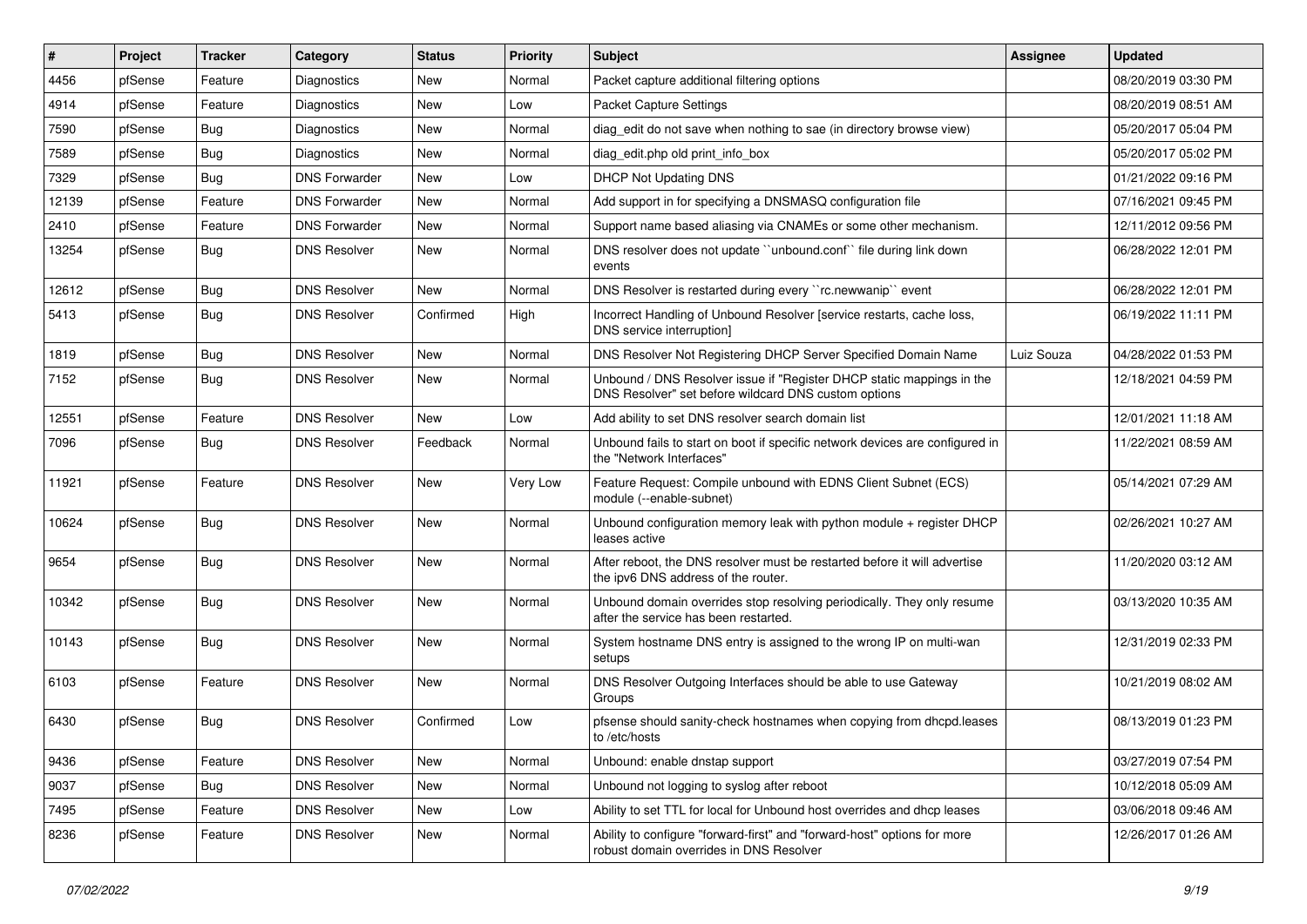| #     | Project | <b>Tracker</b> | Category            | <b>Status</b>                 | <b>Priority</b> | <b>Subject</b>                                                                                          | <b>Assignee</b>                | <b>Updated</b>      |
|-------|---------|----------------|---------------------|-------------------------------|-----------------|---------------------------------------------------------------------------------------------------------|--------------------------------|---------------------|
| 7852  | pfSense | Feature        | <b>DNS Resolver</b> | New                           | Normal          | Add views support to Unbound GUI                                                                        |                                | 09/11/2017 12:26 PM |
| 4798  | pfSense | Feature        | <b>DNS Resolver</b> | <b>New</b>                    | Normal          | Make host and domain overrides available to both DNS Resolver and<br><b>DNS Forwarder</b>               |                                | 06/29/2015 02:14 AM |
| 13303 | pfSense | Bug            | Dynamic DNS         | <b>Pull Request</b><br>Review | Normal          | DynDNS - DNSExit no longer working                                                                      | Koen Zomers                    | 06/28/2022 12:01 PM |
| 13298 | pfSense | Bug            | Dynamic DNS         | <b>Pull Request</b><br>Review | Normal          | Dynv6 does not check response code when updating                                                        | <b>Tiago Beling</b><br>d'Avila | 06/28/2022 12:01 PM |
| 13167 | pfSense | Bug            | Dynamic DNS         | New                           | Normal          | phpDynDNS: DigitalOcean ddns update fails (bad request, invalid<br>character '-' in request id)         |                                | 06/16/2022 09:30 PM |
| 12877 | pfSense | Bug            | Dynamic DNS         | Feedback                      | Normal          | Cloudflare DynDNS fails to update more than two addresses                                               |                                | 05/29/2022 06:56 PM |
| 12848 | pfSense | Feature        | Dynamic DNS         | New                           | Normal          | Evaluation of the DynDNS "Result Match" string                                                          |                                | 02/22/2022 02:01 AM |
| 12602 | pfSense | Feature        | Dynamic DNS         | New                           | Normal          | DHCPv6 should allow DDNS Client updates for hosts                                                       |                                | 12/15/2021 11:00 AM |
| 12495 | pfSense | Feature        | Dynamic DNS         | <b>Pull Request</b><br>Review | Normal          | DynDNS: add deSEC IPv4&v6 simultaneos update                                                            | Lukas Wiest                    | 11/01/2021 08:53 AM |
| 12494 | pfSense | Feature        | Dynamic DNS         | <b>Pull Request</b><br>Review | Normal          | DynDNS: make simultaneous update of IP and LegacyIP possible                                            | Lukas Wiest                    | 11/01/2021 08:52 AM |
| 10962 | pfSense | Feature        | Dynamic DNS         | New                           | Normal          | Add Cpanel support for Dynamic DNS Clients                                                              |                                | 12/28/2020 01:56 PM |
| 11177 | pfSense | Bug            | Dynamic DNS         | New                           | Normal          | DDNSv6 not using Check IP Services                                                                      |                                | 12/21/2020 05:02 AM |
| 11147 | pfSense | Bug            | Dynamic DNS         | New                           | Normal          | Domeneshop DynDNS IPv4 and IPv6                                                                         |                                | 12/09/2020 11:47 PM |
| 11084 | pfSense | Feature        | Dynamic DNS         | New                           | Normal          | Dynamic DNS include option to specify virtual IP addresses                                              |                                | 11/19/2020 01:26 PM |
| 8432  | pfSense | Bug            | Dynamic DNS         | New                           | Normal          | Dynamic DNS Client gives an error that it can't find IPv6 address when<br>WAN interface is a LAGG       |                                | 09/17/2020 05:23 AM |
| 10000 | pfSense | Bug            | Dynamic DNS         | New                           | Normal          | Azure Dynamic DNS A and AAAA Records for Apex Zone                                                      |                                | 03/31/2020 09:03 AM |
| 9805  | pfSense | Bug            | Dynamic DNS         | <b>New</b>                    | Normal          | dynDNS cloudflare multiple entries                                                                      |                                | 10/02/2019 04:51 PM |
| 7418  | pfSense | Feature        | Dynamic DNS         | New                           | Normal          | Dynamic dns should be sorted interface name                                                             |                                | 08/21/2019 08:58 AM |
| 8500  | pfSense | Bug            | Dynamic DNS         | New                           | Low             | Incorrect categorization of status/info messages from phpDynDNS                                         |                                | 08/16/2019 12:50 PM |
| 9664  | pfSense | Bug            | Dynamic DNS         | New                           | Normal          | DynDNS and Dual-wan problem with CloudFlare (works with No-Ip)                                          |                                | 08/03/2019 10:00 AM |
| 9504  | pfSense | Bug            | Dynamic DNS         | New                           | Normal          | Multiple Dynamic DNS update notifications for the same interface, not<br>differentiated by the hostname |                                | 05/07/2019 07:46 AM |
| 9063  | pfSense | Feature        | Dynamic DNS         | New                           | Normal          | Allow dynamic DNS client entry to specify which Check IP service to use                                 |                                | 10/24/2018 11:53 AM |
| 8406  | pfSense | <b>Bug</b>     | Dynamic DNS         | New                           | Normal          | DDNS IPV6 Cloudflare Client does not detect PPOE address                                                |                                | 03/31/2018 11:56 AM |
| 7718  | pfSense | Feature        | Dynamic DNS         | New                           | Very Low        | Hostname for Custom DynDNS Updater.                                                                     |                                | 07/24/2017 10:05 AM |
| 7292  | pfSense | Feature        | Dynamic DNS         | New                           | Normal          | DynamicDNS configuration does not sync to HA secondary                                                  |                                | 02/21/2017 04:56 PM |
| 13067 | pfSense | Bug            | <b>FilterDNS</b>    | New                           | Normal          | filterdns resolve interval is twice the intended value                                                  |                                | 04/17/2022 07:45 PM |
| 12740 | pfSense | <b>Bug</b>     | FreeBSD             | Incomplete                    | Normal          | panic: esp input cb: Unexpected address family                                                          |                                | 01/27/2022 01:19 PM |
| 11352 | pfSense | Bug            | FreeBSD             | New                           | Low             | CTF types > 2^15 in the pfSense kernel config results in DTrace failing                                 | Scott Long                     | 03/17/2021 02:52 AM |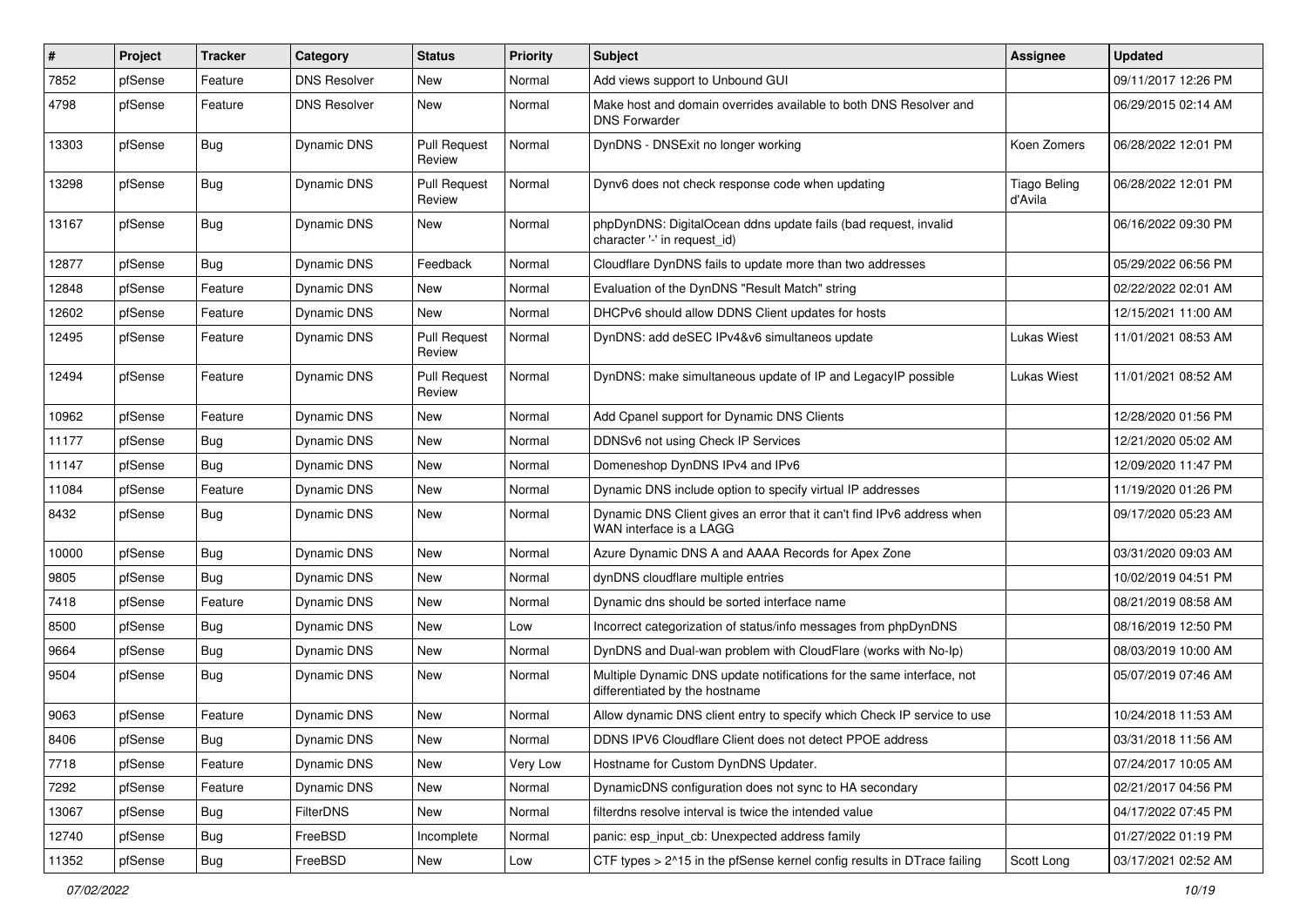| #     | Project | <b>Tracker</b> | Category                  | <b>Status</b>                 | <b>Priority</b> | <b>Subject</b>                                                                                                                              | <b>Assignee</b>     | <b>Updated</b>      |
|-------|---------|----------------|---------------------------|-------------------------------|-----------------|---------------------------------------------------------------------------------------------------------------------------------------------|---------------------|---------------------|
| 11184 | pfSense | <b>Bug</b>     | FreeBSD                   | New                           | Normal          | PF: State policy cannot be configurable                                                                                                     |                     | 02/09/2021 02:43 AM |
| 12811 | pfSense | Bug            | Gateway Monitoring        | New                           | Normal          | Services are not restarted when PPP interfaces connect                                                                                      | Jim Pingle          | 06/30/2022 03:18 AM |
| 13295 | pfSense | Bug            | Gateway Monitoring        | <b>Pull Request</b><br>Review | Normal          | Incorrect function parameters for "get_dpinger_status()" call in<br>`gwlb.inc`                                                              |                     | 06/28/2022 12:01 PM |
| 13076 | pfSense | <b>Bug</b>     | Gateway Monitoring        | New                           | Normal          | Marking a gateway as down does not affect IPsec entries using gateway<br>groups                                                             |                     | 06/28/2022 12:01 PM |
| 12920 | pfSense | <b>Bug</b>     | Gateway Monitoring        | <b>Pull Request</b><br>Review | Normal          | Gateway behavior differs when the gateway does not exist in config.xml                                                                      | <b>Viktor Gurov</b> | 06/28/2022 12:01 PM |
| 3132  | pfSense | <b>Bug</b>     | <b>Gateway Monitoring</b> | In Progress                   | Normal          | Gateway events for IPv6 affect IPv4 services and vice versa                                                                                 | <b>Viktor Gurov</b> | 06/28/2022 12:01 PM |
| 13242 | pfSense | Feature        | Gateway Monitoring        | New                           | Normal          | Enhancements to static route creation/deletion for dpinger monitor IPs                                                                      |                     | 06/03/2022 11:20 AM |
| 11960 | pfSense | Bug            | Gateway Monitoring        | Feedback                      | Normal          | Gateway Monitoring Traffic Goes Out Default Gateway                                                                                         |                     | 12/20/2021 05:43 AM |
| 6333  | pfSense | Bug            | Gateway Monitoring        | Confirmed                     | Normal          | Bootup starts/restarts dpinger multiple times                                                                                               | Luiz Souza          | 11/16/2020 01:11 PM |
| 8192  | pfSense | Bug            | Gateway Monitoring        | New                           | Low             | dpinger - Change in ISP link-local IPv6 address drops connectivity                                                                          | Luiz Souza          | 11/05/2020 07:31 AM |
| 7671  | pfSense | Feature        | Gateway Monitoring        | New                           | Normal          | Gateway Monitoring Via Custom Script or Telnet.                                                                                             |                     | 09/18/2020 02:59 PM |
| 3859  | pfSense | Feature        | Gateway Monitoring        | New                           | Low             | Make it possible to set the source IP address for gateway monitoring                                                                        |                     | 11/06/2016 10:12 PM |
| 12942 | pfSense | Bug            | Gateways                  | New                           | Normal          | Code to kill states for old gateway when reconnecting an interface is<br>incorrect                                                          | Jim Pingle          | 06/28/2022 12:01 PM |
| 12632 | pfSense | Bug            | Gateways                  | New                           | High            | Assigning a /30 WAN IP address at the console does not save the<br>gateway correctly                                                        |                     | 06/28/2022 12:01 PM |
| 11570 | pfSense | Regression     | Gateways                  | <b>Pull Request</b><br>Review | Normal          | Gateway monitoring services is not always restarted on interface events,<br>which may prevent a WAN from recovering back to an online state | Viktor Gurov        | 06/28/2022 12:01 PM |
| 13294 | pfSense | Feature        | Gateways                  | New                           | Low             | Change gateway name                                                                                                                         |                     | 06/22/2022 06:07 PM |
| 12857 | pfSense | <b>Bug</b>     | Gateways                  | New                           | Normal          | Firewall gateway goes away when making changes to Bridge0 device                                                                            |                     | 02/27/2022 11:20 AM |
| 12764 | pfSense | Bug            | Gateways                  | New                           | Normal          | VTI gateway status is pending after assigning the VTI interface                                                                             |                     | 02/07/2022 05:41 AM |
| 12077 | pfSense | Feature        | Gateways                  | New                           | Normal          | Allow stick-connections per gateway group                                                                                                   |                     | 06/24/2021 08:45 AM |
| 11213 | pfSense | Feature        | Gateways                  | New                           | Low             | Option to mark gateway as down directly from Table                                                                                          |                     | 01/03/2021 07:09 AM |
| 10875 | pfSense | <b>Bug</b>     | Gateways                  | New                           | Normal          | PPP periodic reset does not fully restore gateway group round-robin<br>functionality                                                        | Luiz Souza          | 11/05/2020 07:44 AM |
| 8343  | pfSense | Bug            | Gateways                  | New                           | Normal          | Gateway Routes (Default Routes) not removed in Kernel when removed<br>from GUI                                                              |                     | 05/14/2020 01:22 AM |
| 8846  | pfSense | <b>Bug</b>     | Gateways                  | New                           | Low             | Misleading gateway error message adding/editing static routes using a<br>disabled interface                                                 |                     | 08/21/2019 11:29 AM |
| 8743  | pfSense | Todo           | Gateways                  | New                           | Low             | Gateway Groups page should list gateways in tier order                                                                                      |                     | 08/14/2019 12:16 PM |
| 9650  | pfSense | <b>Bug</b>     | Gateways                  | New                           | Normal          | IPv6 connection drops (ir-)regular on Kabelvodafone (German cable<br>ISP)                                                                   |                     | 07/27/2019 07:14 AM |
| 13003 | pfSense | <b>Bug</b>     | Hardware / Drivers        | New                           | Normal          | Malicious Driver Detection event on ixl driver                                                                                              |                     | 06/25/2022 05:00 PM |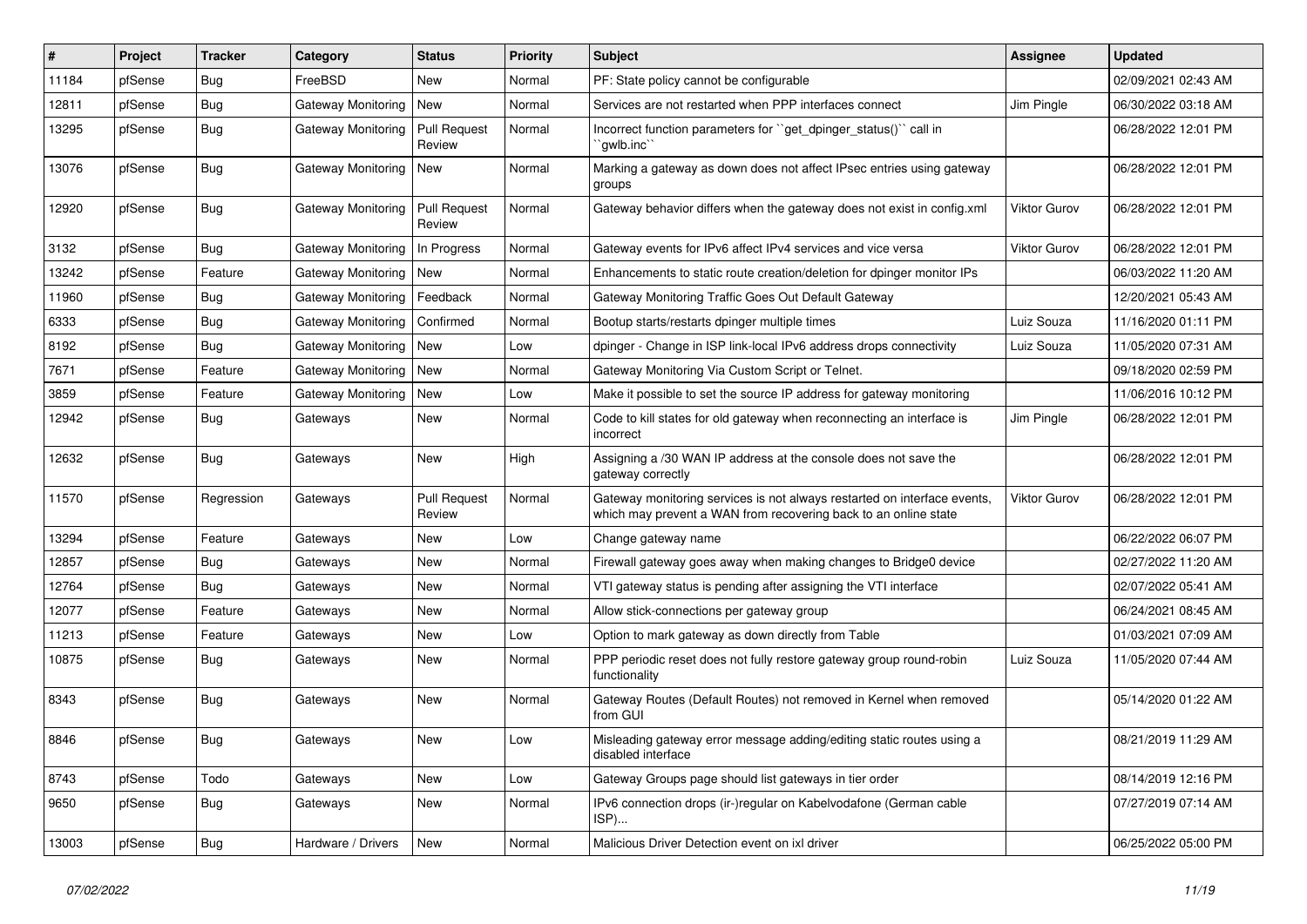| #     | Project | <b>Tracker</b> | Category                 | <b>Status</b> | <b>Priority</b> | <b>Subject</b>                                                                                    | <b>Assignee</b> | <b>Updated</b>      |
|-------|---------|----------------|--------------------------|---------------|-----------------|---------------------------------------------------------------------------------------------------|-----------------|---------------------|
| 12821 | pfSense | Regression     | Hardware / Drivers       | Confirmed     | Normal          | Intel e1000 driver (em & igb) cannot pass VLAN0 tagged packets                                    |                 | 06/05/2022 08:23 AM |
| 12300 | pfSense | Feature        | Hardware / Drivers       | <b>New</b>    | Normal          | Add Aquantia Atlantic driver to pfsense                                                           |                 | 09/14/2021 06:49 AM |
| 11876 | pfSense | Feature        | Hardware / Drivers       | New           | Normal          | OpenSSL does not use QAT acceleration on pfSense Plus<br>21.02-RELEASE-p1 or 21.05-DEVELOPMENT    |                 | 05/03/2021 08:02 AM |
| 11731 | pfSense | <b>Bug</b>     | Hardware / Drivers       | New           | Normal          | Missing support for Realtek USB NICs                                                              |                 | 03/30/2021 04:32 AM |
| 11438 | pfSense | Feature        | Hardware / Drivers       | New           | Low             | Allow multiple cryptographic accelerator modules to be loaded at the<br>same time                 |                 | 02/18/2021 12:40 PM |
| 10805 | pfSense | Feature        | Hardware / Drivers       | <b>New</b>    | Normal          | Intel QAT (QuickAssist) encryption support for PfSense                                            |                 | 07/31/2020 03:13 PM |
| 10584 | pfSense | Bug            | Hardware / Drivers       | New           | Normal          | SG-3100 with M.2: shutdown instead of reboot                                                      |                 | 07/21/2020 03:08 AM |
| 10621 | pfSense | Feature        | Hardware / Drivers       | Feedback      | Normal          | Update system.inc/system_identify_specific_platform() update to<br>accommodate AWS, Azure and GCP |                 | 06/02/2020 03:16 PM |
| 10577 | pfSense | Bug            | Hardware / Drivers       | Feedback      | Normal          | intel x553 (c3000 chipset) loading x520 driver                                                    |                 | 05/28/2020 03:59 AM |
| 8324  | pfSense | Bug            | Hardware / Drivers       | New           | Normal          | bxe cards require promisc for OSPF                                                                | Luiz Souza      | 05/25/2020 03:19 PM |
| 9800  | pfSense | Feature        | Hardware / Drivers       | New           | Normal          | Add toggle for net.isr.dispatch=deferred in GUI                                                   |                 | 09/29/2019 06:18 AM |
| 8309  | pfSense | Feature        | Hardware / Drivers       | <b>New</b>    | Normal          | Include apuled driver to add support for LEDs on PC Engines APU boards                            | Darryn Storm    | 08/20/2019 08:47 AM |
| 7212  | pfSense | Feature        | Hardware / Drivers       | <b>New</b>    | Normal          | Provide Driver for SG-1000 Crypto Accelerator                                                     | Luiz Souza      | 08/20/2019 08:46 AM |
| 6574  | pfSense | Feature        | Hardware / Drivers       | New           | Normal          | Support USB RNDIS network interfaces                                                              |                 | 08/20/2019 08:46 AM |
| 7720  | pfSense | Feature        | Hardware / Drivers       | <b>New</b>    | Normal          | Add general watchdog kernel modules (like ichwd) and watchdogd<br>support in the GUI.             |                 | 08/19/2019 01:20 PM |
| 9094  | pfSense | Bug            | Hardware / Drivers       | Assigned      | Normal          | MBT console settings are not forced to video console                                              |                 | 11/07/2018 10:23 AM |
| 10732 | pfSense | Feature        | <b>High Availability</b> | New           | Very Low        | Warning banner for secondary HA node                                                              |                 | 12/23/2021 03:34 AM |
| 8474  | pfSense | Feature        | <b>High Availability</b> | New           | LOW             | Easier Conversion to HA Pair from Existing Non-HA Firewall                                        |                 | 04/19/2018 11:52 PM |
| 12079 | pfSense | <b>Bug</b>     | <b>IGMP Proxy</b>        | <b>New</b>    | Normal          | IGMPProxy: kernel panic, Sleeping thread owns a non-sleepable lock                                | Mateusz Guzik   | 06/28/2022 12:01 PM |
| 13277 | pfSense | Bug            | <b>IGMP Proxy</b>        | New           | Normal          | IGMP Proxy webConfigurator Page Always Produces Error                                             |                 | 06/16/2022 07:50 PM |
| 13276 | pfSense | Bug            | <b>IGMP Proxy</b>        | New           | Normal          | IGMP Proxy Error Message for Logging Links to System Log Instead of<br>Routing Log                |                 | 06/16/2022 07:48 PM |
| 11954 | pfSense | Feature        | <b>IGMP Proxy</b>        | New           | Normal          | <b>Multicast limits</b>                                                                           |                 | 05/25/2021 12:36 AM |
| 11953 | pfSense | <b>Bug</b>     | <b>IGMP Proxy</b>        | <b>New</b>    | Normal          | XG-1541 crashes when igmpproxy is enabled and network interfaces<br>status change                 |                 | 05/24/2021 04:55 PM |
| 10150 | pfSense | Bug            | <b>IGMP Proxy</b>        | New           | Normal          | IGMP Proxy does not scale to hundreds of streams                                                  |                 | 01/03/2020 02:56 AM |
| 9338  | pfSense | <b>Bug</b>     | <b>IGMP Proxy</b>        | New           | Normal          | igmpproxy ignoring downstream vlan interface                                                      |                 | 02/22/2019 03:48 AM |
| 8711  | pfSense | <b>Bug</b>     | <b>IGMP Proxy</b>        | New           | Normal          | igmpproxy with PPPoE Interfaces                                                                   |                 | 07/28/2018 09:21 AM |
| 3382  | pfSense | <b>Bug</b>     | <b>IGMP Proxy</b>        | New           | Normal          | IGMPPROXY fails with more than 32 interfaces                                                      |                 | 07/12/2016 11:01 PM |
| 3862  | pfSense | Feature        | <b>IGMP Proxy</b>        | New           | Normal          | Allow configuration of IGMP proxy's 'quickleave' parameter from the web<br>interface              |                 | 04/05/2016 03:24 AM |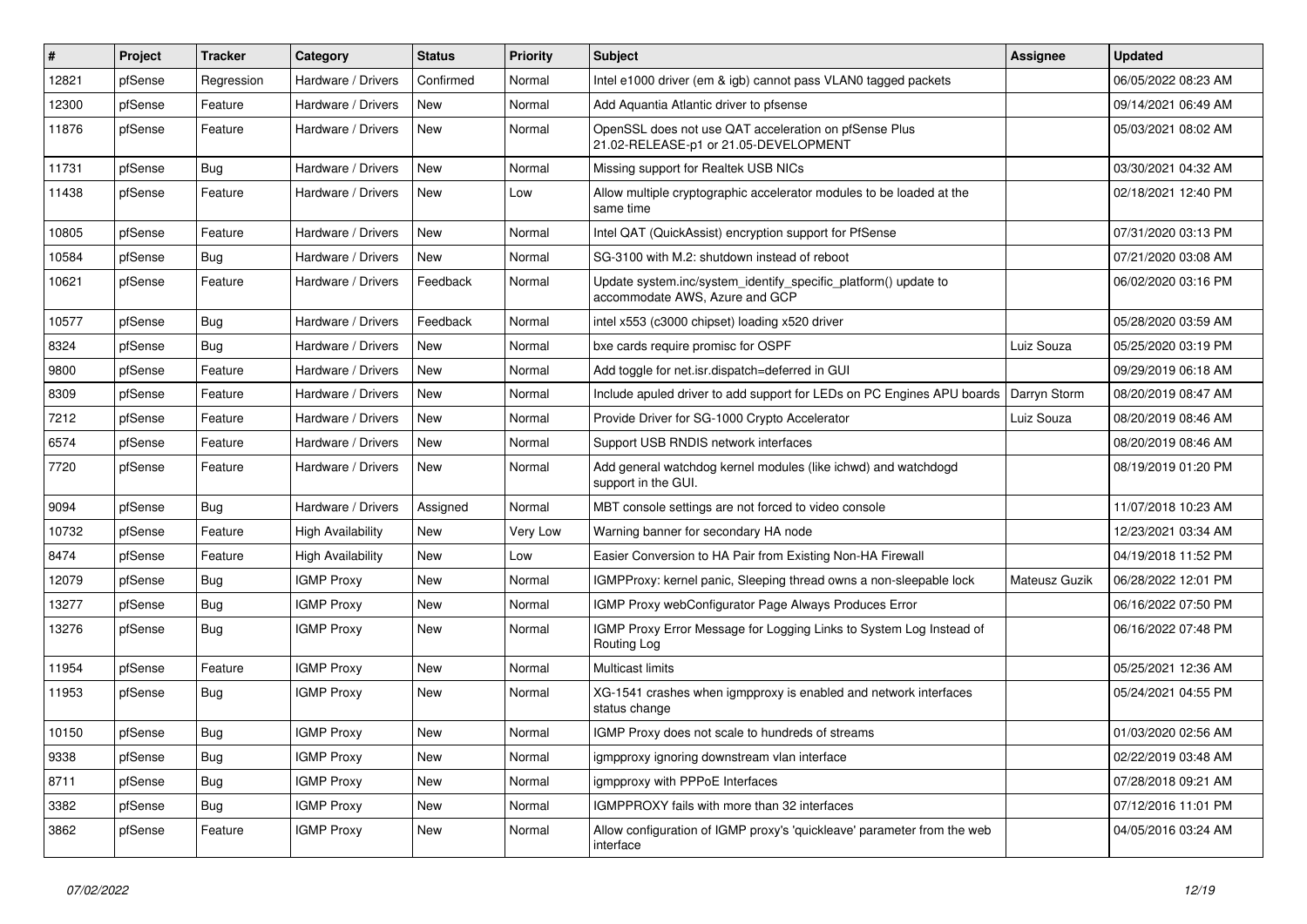| #     | Project | <b>Tracker</b> | Category   | <b>Status</b>                 | Priority  | Subject                                                                                                                 | Assignee            | <b>Updated</b>      |
|-------|---------|----------------|------------|-------------------------------|-----------|-------------------------------------------------------------------------------------------------------------------------|---------------------|---------------------|
| 12960 | pfSense | <b>Bug</b>     | Installer  | New                           | Normal    | VGA installer image defaults to serial console, serial console is default in<br><b>GUI settings</b>                     |                     | 06/28/2022 12:01 PM |
| 10690 | pfSense | Bug            | Installer  | New                           | Low       | Not possible to make UFS install on ZFS formatted drive                                                                 |                     | 04/21/2022 12:39 PM |
| 12813 | pfSense | Feature        | Installer  | New                           | Low       | Recover extra data in the installer                                                                                     |                     | 02/17/2022 07:52 AM |
| 12367 | pfSense | Todo           | Installer  | New                           | Normal    | ZFS: Do not show memstick disk on target list                                                                           |                     | 09/13/2021 07:37 AM |
| 11363 | pfSense | <b>Bug</b>     | Installer  | New                           | Normal    | Clean Install 2.5.0 fails due to hardware incompability                                                                 |                     | 02/04/2021 11:06 AM |
| 6457  | pfSense | Feature        | Installer  | New                           | Normal    | Allow ability to configure AWS EC2 AMI via userdata                                                                     |                     | 09/21/2020 02:54 PM |
| 7541  | pfSense | Feature        | Installer  | New                           | Normal    | ZFS Install, add hot spare option                                                                                       |                     | 08/14/2019 09:32 AM |
| 8401  | pfSense | Bug            | Installer  | New                           | Normal    | Issues related to keys representing alphabetic characters specific to<br>Scandinavian languages and to some other keys. |                     | 03/30/2018 11:06 AM |
| 13228 | pfSense | Bug            | Interfaces | New                           | Normal    | Recovering interface gateway may not be added back into gateway<br>groups and rules when expected                       | Jim Pingle          | 06/29/2022 04:31 PM |
| 13225 | pfSense | <b>Bug</b>     | Interfaces | <b>New</b>                    | Normal    | Bridges with QinQ interfaces not properly set up at boot                                                                | <b>Viktor Gurov</b> | 06/28/2022 12:01 PM |
| 13218 | pfSense | <b>Bug</b>     | Interfaces | <b>Pull Request</b><br>Review | Normal    | GIF-based interface MTU is assigned to parent interface on boot when<br>parent interface is a LAGG                      | Viktor Gurov        | 06/28/2022 12:01 PM |
| 11545 | pfSense | Regression     | Interfaces | Feedback                      | Normal    | Primary interface address is not always used when VIPs are present                                                      | Reid Linnemann      | 06/28/2022 12:01 PM |
| 11091 | pfSense | <b>Bug</b>     | Interfaces | New                           | Normal    | Interfaces set as disabled in the configuration have an UP status in the<br>operating system at boot                    | Viktor Gurov        | 06/28/2022 12:01 PM |
| 13279 | pfSense | <b>Bug</b>     | Interfaces | <b>New</b>                    | Normal    | DHCP config override affects Gateway installation.                                                                      |                     | 06/17/2022 07:25 AM |
| 8173  | pfSense | Feature        | Interfaces | New                           | Normal    | dhcp6c - RAW Options                                                                                                    |                     | 05/29/2022 05:34 PM |
| 9123  | pfSense | <b>Bug</b>     | Interfaces | Feedback                      | Very High | Adding/configuring vlan on ixl-devices causes aq_add_macvlan err -53,<br>aq_error 14                                    | Luiz Souza          | 05/16/2022 07:57 AM |
| 9384  | pfSense | Bug            | Interfaces | Confirmed                     | Normal    | devd putting "\$" before variable contents when using single quotes                                                     |                     | 04/21/2022 12:39 PM |
| 6823  | pfSense | <b>Bug</b>     | Interfaces | <b>New</b>                    | Normal    | No connectivity after changing link state to UP                                                                         |                     | 04/21/2022 12:39 PM |
| 1337  | pfSense | Feature        | Interfaces | Assigned                      | Normal    | VLANs with different MAC address than parent interface                                                                  |                     | 04/21/2022 12:39 PM |
| 12183 | pfSense | Regression     | Interfaces | <b>New</b>                    | Low       | Changing MAC address for PPP parent interface stopped working                                                           |                     | 04/20/2022 04:16 PM |
| 12926 | pfSense | Bug            | Interfaces | Feedback                      | Normal    | Changing LAGG type on CARP interfaces makes VIPs go to an "init"<br>State                                               |                     | 03/10/2022 10:52 AM |
| 8882  | pfSense | <b>Bug</b>     | Interfaces | Incomplete                    | Normal    | Interface assignments lost on reboot                                                                                    |                     | 02/17/2022 02:24 PM |
| 12746 | pfSense | Feature        | Interfaces | New                           | High      | <b>IPoE</b> feature for WAN interface                                                                                   |                     | 02/01/2022 01:42 AM |
| 12679 | pfSense | Feature        | Interfaces | New                           | Normal    | Remind user to update DHCPv6 range when changing interface IPv6<br>prefix                                               |                     | 01/12/2022 07:36 AM |
| 7626  | pfSense | Feature        | Interfaces | New                           | Normal    | Add IPoE support for WAN                                                                                                |                     | 01/01/2022 12:31 AM |
| 8113  | pfSense | <b>Bug</b>     | Interfaces | New                           | Normal    | MTU setting on bridge, openvpn clients ignored                                                                          |                     | 12/31/2021 05:55 PM |
| 6289  | pfSense | <b>Bug</b>     | Interfaces | New                           | Normal    | IPv6 address not given to track6 interfaces on create                                                                   |                     | 12/30/2021 04:17 AM |
| 11872 | pfSense | Bug            | Interfaces | New                           | Normal    | gif interfaces reporting incorrect traffic counters                                                                     |                     | 12/30/2021 04:00 AM |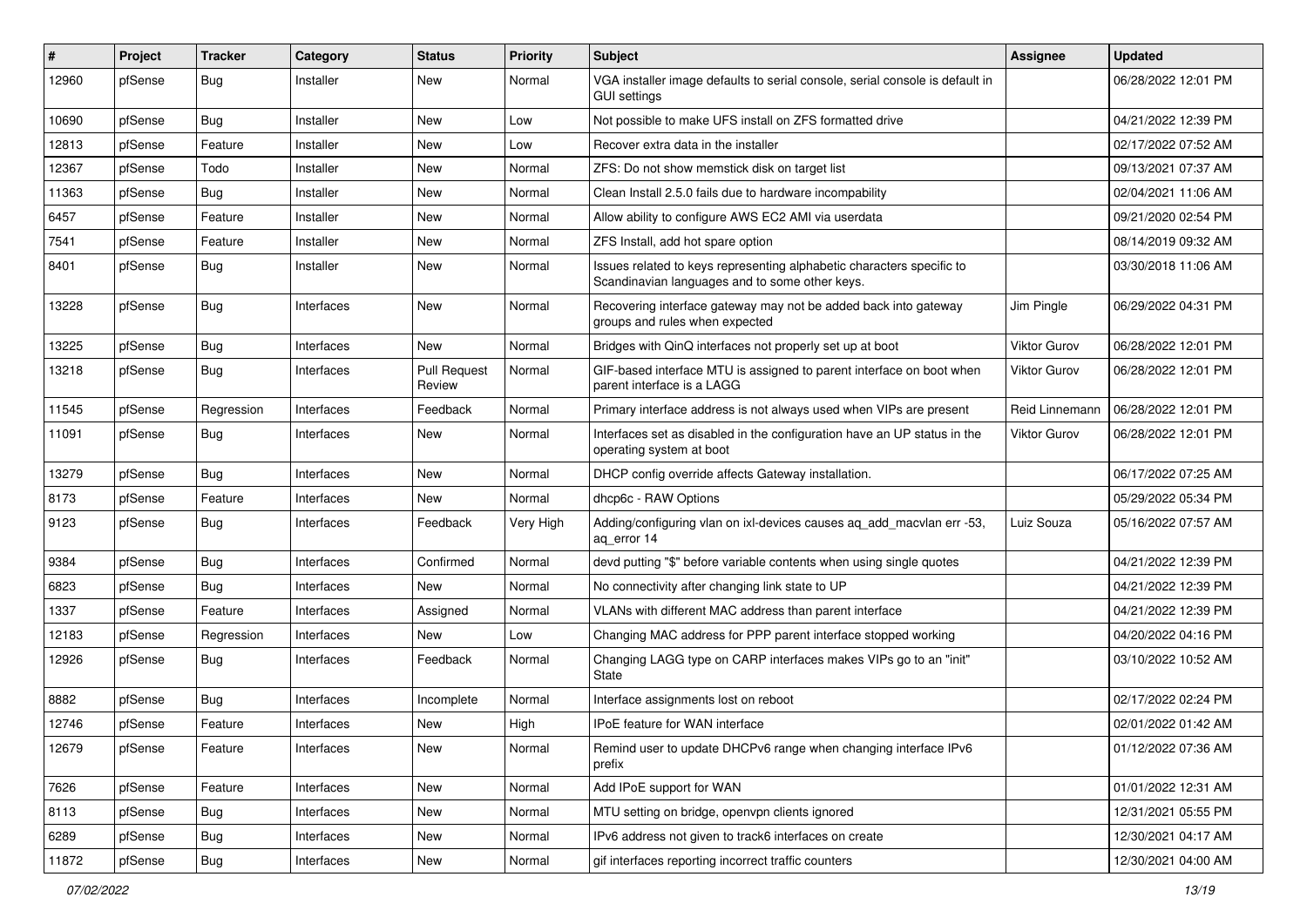| #     | Project | <b>Tracker</b> | Category   | <b>Status</b>                 | <b>Priority</b> | <b>Subject</b>                                                                                                                                                                                  | <b>Assignee</b> | <b>Updated</b>      |
|-------|---------|----------------|------------|-------------------------------|-----------------|-------------------------------------------------------------------------------------------------------------------------------------------------------------------------------------------------|-----------------|---------------------|
| 12539 | pfSense | Bug            | Interfaces | New                           | Low             | Changing VLAN ID for LAN interface in assignments silently fails.                                                                                                                               |                 | 11/23/2021 04:12 AM |
| 12504 | pfSense | <b>Bug</b>     | Interfaces | New                           | Normal          | BCM57412 NetXtreme-E 10Gb RDMA Ethernet controller issue                                                                                                                                        |                 | 11/05/2021 04:51 AM |
| 11430 | pfSense | <b>Bug</b>     | Interfaces | New                           | Normal          | PHP console spam after Assigning Interfaces                                                                                                                                                     |                 | 10/09/2021 10:37 AM |
| 12176 | pfSense | Todo           | Interfaces | <b>Pull Request</b><br>Review | Normal          | Hide WireGuard interfaces on appropriate pages                                                                                                                                                  |                 | 08/11/2021 12:52 AM |
| 8815  | pfSense | Bug            | Interfaces | New                           | Normal          | IP addresses are removed from interfaces when link is lost and either<br>IPv4 or IPv6 is dynamic                                                                                                | Luiz Souza      | 07/21/2021 07:49 AM |
| 8520  | pfSense | Feature        | Interfaces | <b>New</b>                    | Normal          | Option to auto-renew DHCP on interface with an offline gateway or<br>marked as down                                                                                                             |                 | 07/20/2021 11:00 AM |
| 11657 | pfSense | Bug            | Interfaces | New                           | Normal          | netmap_ring_reinit error                                                                                                                                                                        |                 | 03/18/2021 10:32 PM |
| 11641 | pfSense | <b>Bug</b>     | Interfaces | New                           | Normal          | On xn based interfaces without the VLANMTU flag the first VLAN tag<br>defined does not follow the parent interface MTU settings. All subsequent<br>VLAN tags follow the parent interface's MTU. |                 | 03/09/2021 06:42 PM |
| 11412 | pfSense | Bug            | Interfaces | New                           | Normal          | LLDPD Package Doesn't Work with Switchports                                                                                                                                                     |                 | 02/12/2021 08:12 PM |
| 8611  | pfSense | <b>Bug</b>     | Interfaces | In Progress                   | Normal          | unable to receive IPv6 RA's on SG-1000, default route lost                                                                                                                                      | Luiz Souza      | 02/01/2021 03:31 PM |
| 11335 | pfSense | <b>Bug</b>     | Interfaces | New                           | Normal          | Spoofing the MAC on a LAGG interface does not work for some NIC<br>types.                                                                                                                       |                 | 01/29/2021 09:10 AM |
| 11243 | pfSense | Feature        | Interfaces | New                           | Normal          | individual pfctl snort2c tables per interface only blocking IPs for specific<br>interface when a rule triggers in snort/suricata                                                                |                 | 01/14/2021 03:02 PM |
| 11169 | pfSense | Feature        | Interfaces | New                           | Very Low        | Changing interface index order                                                                                                                                                                  |                 | 12/17/2020 05:44 AM |
| 10223 | pfSense | Feature        | Interfaces | <b>New</b>                    | Normal          | Add the ability to create additional loopback interfaces                                                                                                                                        |                 | 12/15/2020 04:35 PM |
| 2386  | pfSense | Feature        | Interfaces | <b>Pull Request</b><br>Review | Normal          | Bridge member that is not an assigned interface                                                                                                                                                 | Viktor Gurov    | 12/02/2020 06:01 AM |
| 11056 | pfSense | Feature        | Interfaces | New                           | Normal          | Add option to disable flow-control on interfaces in GUI                                                                                                                                         |                 | 11/11/2020 04:41 PM |
| 10890 | pfSense | Feature        | Interfaces | New                           | Normal          | Allow multiple assigned interfaces to track status of a single switch port                                                                                                                      |                 | 09/14/2020 07:20 AM |
| 8770  | pfSense | <b>Bug</b>     | Interfaces | New                           | Normal          | QinQ interfaces always show as active                                                                                                                                                           |                 | 02/01/2020 09:47 AM |
| 10204 | pfSense | Feature        | Interfaces | New                           | Low             | Possible clarification of Track IPv6 Interface Subnet ID                                                                                                                                        |                 | 01/23/2020 01:04 PM |
| 9837  | pfSense | <b>Bug</b>     | Interfaces | New                           | Very Low        | ipv6 is not completely disabled on the interfaces                                                                                                                                               |                 | 10/24/2019 01:16 AM |
| 9690  | pfSense | <b>Bug</b>     | Interfaces | <b>New</b>                    | Normal          | Ethernet flow control should be disabled by default                                                                                                                                             |                 | 08/19/2019 06:45 PM |
| 6845  | pfSense | Feature        | Interfaces | New                           | Normal          | DHCP / DHCPv6 WAN client status page                                                                                                                                                            |                 | 08/19/2019 12:37 PM |
| 9585  | pfSense | <b>Bug</b>     | Interfaces | New                           | Normal          | 6RD: Unable to reach hosts on within same 6rd-domain                                                                                                                                            |                 | 08/14/2019 02:39 PM |
| 8435  | pfSense | <b>Bug</b>     | Interfaces | New                           | Normal          | DHCPv6 unusable in certain circumstances (US AT&T Fiber, etc.)                                                                                                                                  |                 | 08/14/2019 10:52 AM |
| 8526  | pfSense | <b>Bug</b>     | Interfaces | New                           | Normal          | DHCP client ignores server replies when 802.1g tagging is used                                                                                                                                  |                 | 08/14/2019 10:52 AM |
| 7430  | pfSense | <b>Bug</b>     | Interfaces | New                           | Normal          | pfsense-utils.inc - where_is_ipaddr_configured() should account for<br>loopback interface                                                                                                       |                 | 08/13/2019 03:48 PM |
| 6977  | pfSense | <b>Bug</b>     | Interfaces | New                           | Normal          | VLAN traffic is erroneously counted as underlying iface (untagged) traffic                                                                                                                      |                 | 08/13/2019 02:56 PM |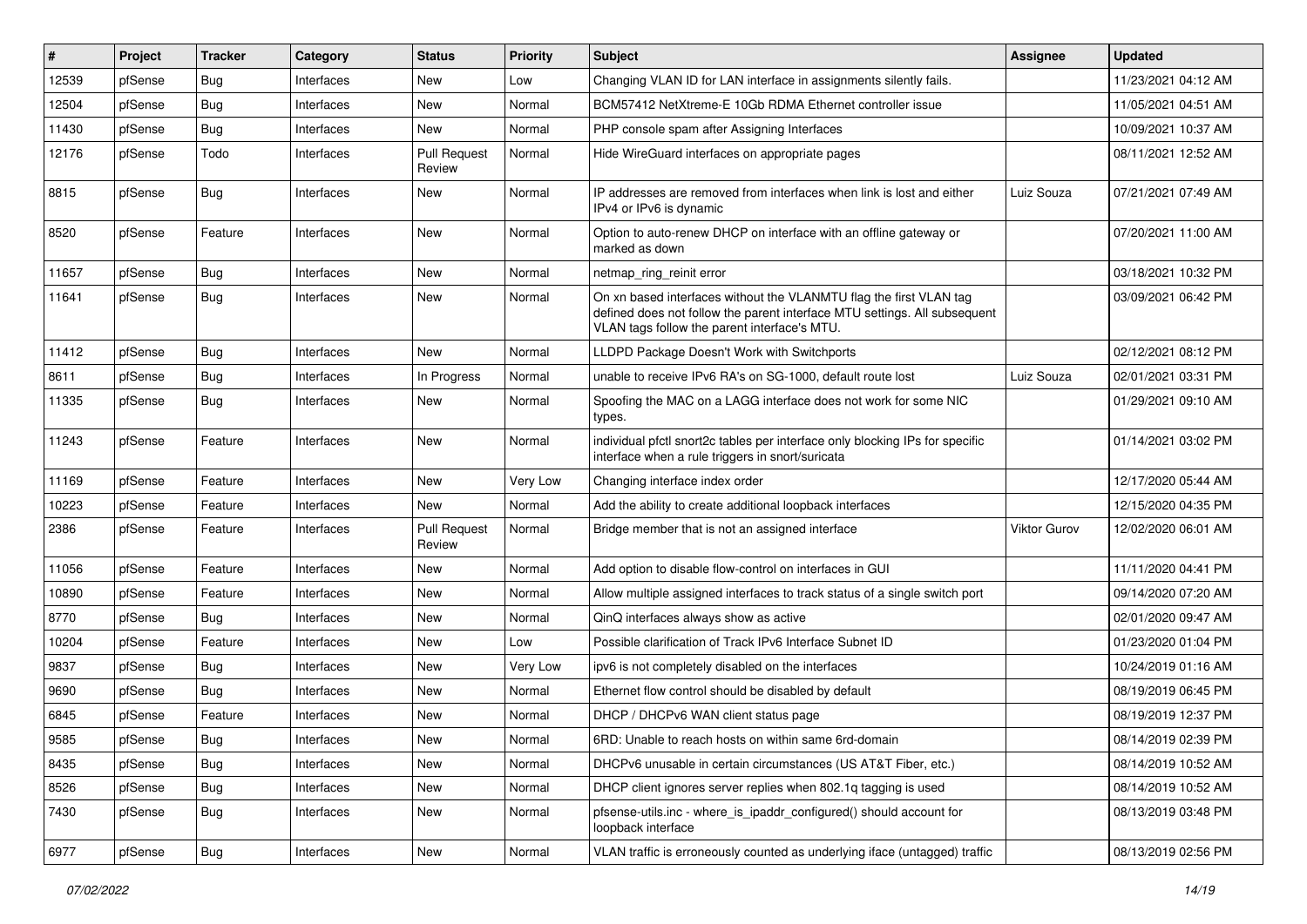| #     | Project | <b>Tracker</b> | Category     | <b>Status</b> | <b>Priority</b> | <b>Subject</b>                                                                                                                                                                | <b>Assignee</b>     | <b>Updated</b>      |
|-------|---------|----------------|--------------|---------------|-----------------|-------------------------------------------------------------------------------------------------------------------------------------------------------------------------------|---------------------|---------------------|
| 6796  | pfSense | Feature        | Interfaces   | New           | Normal          | Allow hostnames as GRE and GIF endpoints                                                                                                                                      |                     | 08/13/2019 02:35 PM |
| 9464  | pfSense | Feature        | Interfaces   | New           | Normal          | Marvell 6000 -- netgate hardware (e.g.: XG-7100, XG-3100) internal<br>switch LACP support                                                                                     |                     | 04/08/2019 07:58 AM |
| 9241  | pfSense | Bug            | Interfaces   | <b>New</b>    | Normal          | Ethernet link cycles up/down if "auto-negotiate" is explicitly selected in<br>interface configuration                                                                         |                     | 12/31/2018 08:36 PM |
| 8158  | pfSense | Bug            | Interfaces   | New           | High            | IPv6 Track Interface issue with more than one WAN-Gateway and a<br>number of internal interfaces at least track interface from one interface<br>does not work on regular base |                     | 12/03/2017 09:00 AM |
| 8089  | pfSense | Bug            | Interfaces   | <b>New</b>    | High            | VLAN page breaks after config restore to new hardware.                                                                                                                        |                     | 11/21/2017 01:38 PM |
| 8050  | pfSense | Bug            | Interfaces   | New           | High            | Enabling bridge while interfaces have link freezes console                                                                                                                    |                     | 11/03/2017 04:38 PM |
| 7730  | pfSense | Bug            | Interfaces   | <b>New</b>    | High            | 2.3.4 1 greX: loop detected when hit save on filter rules or interfaces                                                                                                       |                     | 07/27/2017 08:16 AM |
| 6038  | pfSense | Feature        | Interfaces   | New           | Normal          | Add ability to configure which interface is chosen for defining hostname IP<br>in /etc/hosts                                                                                  |                     | 07/07/2017 09:56 AM |
| 7040  | pfSense | Bug            | Interfaces   | <b>New</b>    | Normal          | Issue when disabling an interface                                                                                                                                             |                     | 12/26/2016 02:56 AM |
| 6605  | pfSense | Bug            | Interfaces   | Confirmed     | Normal          | rc.linkup logic issues with actions taken                                                                                                                                     |                     | 07/12/2016 07:46 PM |
| 5887  | pfSense | Bug            | Interfaces   | Confirmed     | Normal          | hardware offloading applyflags sets/unsets most values when already<br>set correctly                                                                                          |                     | 07/06/2016 03:31 PM |
| 4428  | pfSense | Bug            | Interfaces   | Confirmed     | Normal          | Setting media option on em(4) leads to infinite link cycling                                                                                                                  |                     | 07/06/2016 12:45 AM |
| 5474  | pfSense | Feature        | Interfaces   | <b>New</b>    | Normal          | Add 802.1x configuration to wired interfaces.                                                                                                                                 |                     | 03/16/2016 04:32 PM |
| 2357  | pfSense | Feature        | Interfaces   | <b>New</b>    | Low             | <b>Support Dual Stack Lite</b>                                                                                                                                                |                     | 05/13/2014 09:39 PM |
| 13102 | pfSense | Bug            | <b>IPsec</b> | <b>New</b>    | Normal          | Deleting an IPSec tunnel doesn't destroy the SA (SADs/SPDs), causes<br>crash in status_ipsec.php                                                                              | <b>Viktor Gurov</b> | 06/28/2022 12:01 PM |
| 13014 | pfSense | Bug            | <b>IPsec</b> | <b>New</b>    | Normal          | Charon.vici can get in a bad state                                                                                                                                            | Mateusz Guzik       | 06/28/2022 12:01 PM |
| 12645 | pfSense | Bug            | <b>IPsec</b> | New           | Normal          | `filterdns`` does not monitor remote IPsec gateways for IPv6 address<br>changes                                                                                               | <b>Viktor Gurov</b> | 06/28/2022 12:01 PM |
| 12549 | pfSense | Regression     | <b>IPsec</b> | New           | Normal          | Per-user Mobile IPsec settings are not applied to connecting mobile<br>clients                                                                                                | Jim Pingle          | 06/28/2022 12:01 PM |
| 12335 | pfSense | Bug            | <b>IPsec</b> | New           | Normal          | <b>IPsec DNS inefficiency</b>                                                                                                                                                 | Jim Pingle          | 06/28/2022 12:01 PM |
| 11539 | pfSense | Bug            | <b>IPsec</b> | Feedback      | Normal          | Mobile IPsec "split include" value of 0.0.0.0/0 causes some clients to fail                                                                                                   | Jim Pingle          | 06/28/2022 12:01 PM |
| 13264 | pfSense | Feature        | <b>IPsec</b> | New           | Normal          | IPSec Phase2 select multiple PFS key groups                                                                                                                                   |                     | 06/10/2022 04:29 PM |
| 13227 | pfSense | Feature        | <b>IPsec</b> | New           | High            | Enable IPSec Virtual IP Pool assignment by Radius for Mobile Users -<br>SIMPLE FIX                                                                                            |                     | 05/27/2022 10:15 AM |
| 946   | pfSense | Feature        | <b>IPsec</b> | New           | Normal          | Allow aliases to be used to define IPsec phase 2 networks                                                                                                                     |                     | 04/21/2022 12:39 PM |
| 13000 | pfSense | <b>Bug</b>     | IPsec        | New           | Low             | IPsec AES-GCM encryption algorithm "Key Length" field should be<br>labeled "ICV Length"                                                                                       |                     | 03/30/2022 07:40 AM |
| 12762 | pfSense | Bug            | <b>IPsec</b> | New           | Normal          | IPsec keep alive check ignores Child SA Start Action                                                                                                                          | Viktor Gurov        | 02/07/2022 11:21 AM |
| 12705 | pfSense | <b>Bug</b>     | <b>IPsec</b> | Incomplete    | Normal          | ECDSA certificate does not work for IPSec VPN phase 1                                                                                                                         |                     | 01/24/2022 03:22 PM |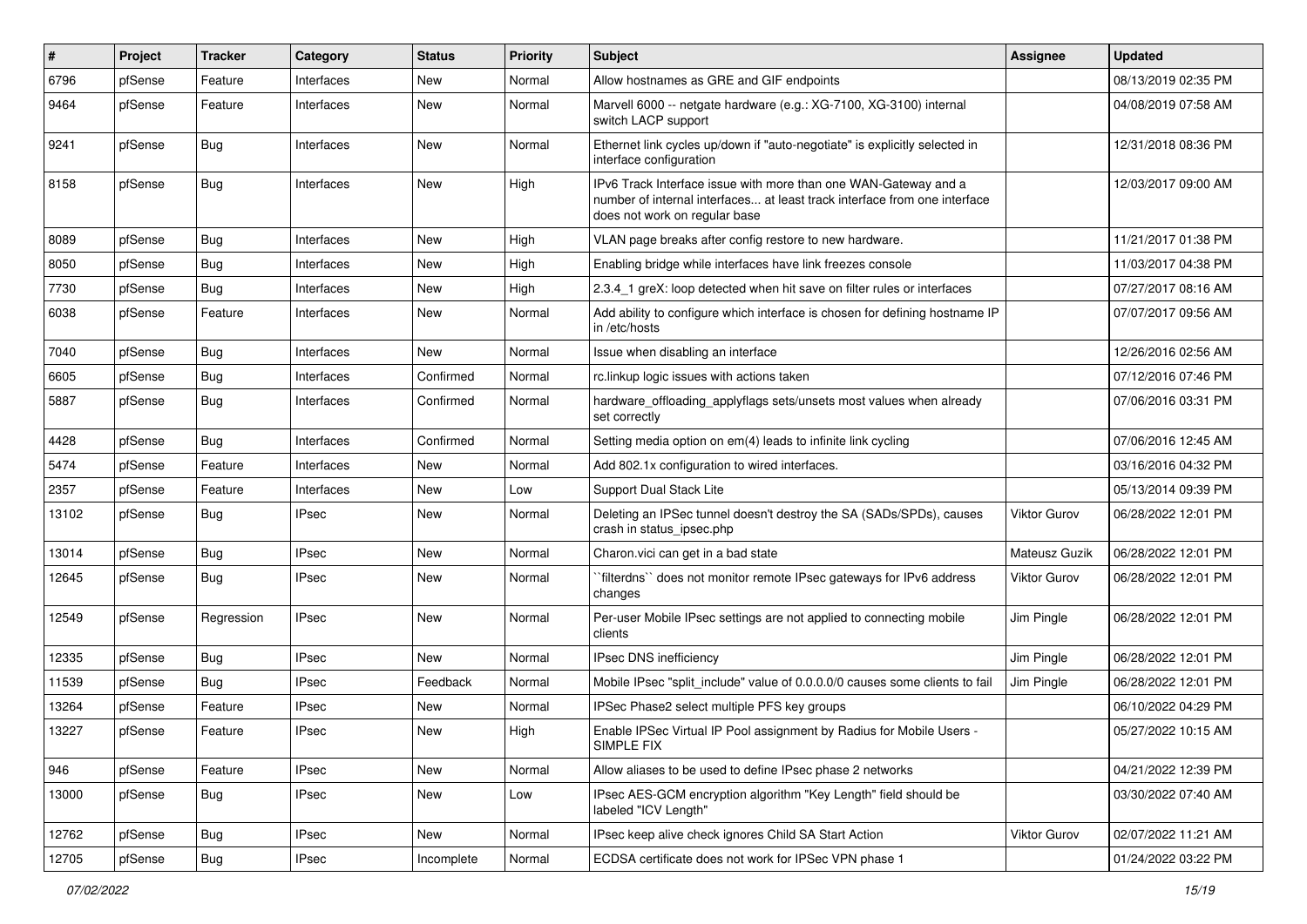| $\sharp$ | <b>Project</b> | <b>Tracker</b> | Category     | <b>Status</b> | <b>Priority</b> | <b>Subject</b>                                                                                        | <b>Assignee</b>              | <b>Updated</b>      |
|----------|----------------|----------------|--------------|---------------|-----------------|-------------------------------------------------------------------------------------------------------|------------------------------|---------------------|
| 5629     | pfSense        | <b>Bug</b>     | <b>IPsec</b> | <b>New</b>    | Normal          | Allow for IPsec configuration using certs without a CA                                                |                              | 12/31/2021 05:21 PM |
| 12473    | pfSense        | Feature        | <b>IPsec</b> | <b>New</b>    | Normal          | Allow user adjustment of IPsec Keep Alive periodic checks                                             |                              | 12/22/2021 05:59 AM |
| 7235     | pfSense        | <b>Bug</b>     | <b>IPsec</b> | <b>New</b>    | Normal          | 4860 has not got significant IPsec performance rising with enabled HW<br>acceleration                 | Luiz Souza                   | 12/18/2021 04:32 PM |
| 4688     | pfSense        | Feature        | <b>IPsec</b> | <b>New</b>    | Normal          | Missing TFC Traffic Flow Confidentiality support                                                      |                              | 11/15/2021 12:27 PM |
| 8013     | pfSense        | Bug            | <b>IPsec</b> | <b>New</b>    | Normal          | IPsec MSS clamping value shared for IPv4 and IPv6                                                     | Luiz Souza                   | 10/28/2021 01:37 PM |
| 9857     | pfSense        | Feature        | <b>IPsec</b> | New           | Normal          | IPsec Down/Up SMTP Notifications                                                                      |                              | 08/31/2021 08:07 AM |
| 6370     | pfSense        | Bug            | <b>IPsec</b> | Confirmed     | Normal          | IPSEC bound to WAN gateway group and Dynamic DNS doesn't to fail<br>back tunnel to WAN on DDNS update |                              | 08/31/2021 07:38 AM |
| 6624     | pfSense        | Bug            | <b>IPsec</b> | Confirmed     | Normal          | changes in IPsec config should down the connection                                                    | Jim Pingle                   | 08/02/2021 12:08 PM |
| 5331     | pfSense        | Feature        | <b>IPsec</b> | <b>New</b>    | Normal          | IPSec table for tuning strongswan.conf                                                                |                              | 05/05/2021 12:10 AM |
| 11418    | pfSense        | <b>Bug</b>     | <b>IPsec</b> | <b>New</b>    | Very Low        | 'NAT-T: Force' is broken for IPv6 IPsec                                                               |                              | 02/16/2021 08:25 AM |
| 8686     | pfSense        | <b>Bug</b>     | <b>IPsec</b> | New           | Normal          | IPsec VTI: Assigned interface firewall rules are never parsed                                         |                              | 02/10/2021 12:15 PM |
| 8964     | pfSense        | <b>Bug</b>     | <b>IPsec</b> | New           | High            | IPsec async cryptography advanced setting - TCP traffic not passing<br>through                        | Luiz Souza                   | 12/08/2020 12:09 PM |
| 9349     | pfSense        | <b>Bug</b>     | <b>IPsec</b> | Confirmed     | Normal          | IPSec service start/stop/restart fails after settings change                                          | <b>Markus</b><br>Stockhausen | 10/30/2020 01:33 PM |
| 6167     | pfSense        | <b>Bug</b>     | <b>IPsec</b> | Confirmed     | Normal          | IPsec IPComp not working                                                                              | George<br>Neville-Neil       | 09/22/2020 06:07 PM |
| 4591     | pfSense        | Feature        | <b>IPsec</b> | <b>New</b>    | Normal          | IPSec Failover Support for IP Addresses instead of Dynamic DNS /<br><b>Failover Group</b>             |                              | 09/04/2020 12:17 AM |
| 10493    | pfSense        | <b>Bug</b>     | <b>IPsec</b> | <b>New</b>    | Normal          | filter get vpns list() issues                                                                         |                              | 05/06/2020 01:07 AM |
| 6481     | pfSense        | Bug            | <b>IPsec</b> | New           | Normal          | loading EAP RADIUS method failed                                                                      |                              | 03/24/2020 04:25 PM |
| 7420     | pfSense        | <b>Bug</b>     | <b>IPsec</b> | <b>New</b>    | Normal          | ipsec status freezing                                                                                 |                              | 02/13/2020 09:09 AM |
| 3312     | pfSense        | Bug            | <b>IPsec</b> | New           | Normal          | Gateway on IPsec rules is not functional in pf                                                        |                              | 01/28/2020 10:09 PM |
| 7248     | pfSense        | Feature        | <b>IPsec</b> | <b>New</b>    | Normal          | Web UI for IPSec settings should warn about poor security choices                                     | Jim Pingle                   | 10/31/2019 12:15 PM |
| 6668     | pfSense        | Bug            | <b>IPsec</b> | Feedback      | Normal          | IPSec tunnel + L2TP/IPSec VPN - wrong PSK chosen by pfSense                                           |                              | 09/21/2019 02:07 AM |
| 8036     | pfSense        | Feature        | <b>IPsec</b> | <b>New</b>    | Normal          | Want to run multiple Mobile Client IKEv2 server instances                                             |                              | 08/14/2019 09:31 AM |
| 7738     | pfSense        | Feature        | <b>IPsec</b> | New           | Normal          | Highlight which IPSec (or other VPN) crypto modes are<br>hardware-accelerated in the UI               |                              | 08/13/2019 03:46 PM |
| 8346     | pfSense        | Feature        | <b>IPsec</b> | New           | Normal          | Let pFSense act as an IPSec XAuth VPN Client                                                          |                              | 02/23/2018 07:39 AM |
| 8168     | pfSense        | Feature        | <b>IPsec</b> | <b>New</b>    | Normal          | strongswan dhcp option                                                                                |                              | 12/19/2017 04:14 AM |
| 8073     | pfSense        | Bug            | IPsec        | New           | Normal          | Traffic inexplicably not going through IPSEC despite (in theory) matching<br><b>SPs</b>               |                              | 11/09/2017 02:51 AM |
| 7773     | pfSense        | Feature        | <b>IPsec</b> | New           | Normal          | IPSec using IKEv2 with split DNS not using provided domain names                                      |                              | 08/15/2017 05:25 PM |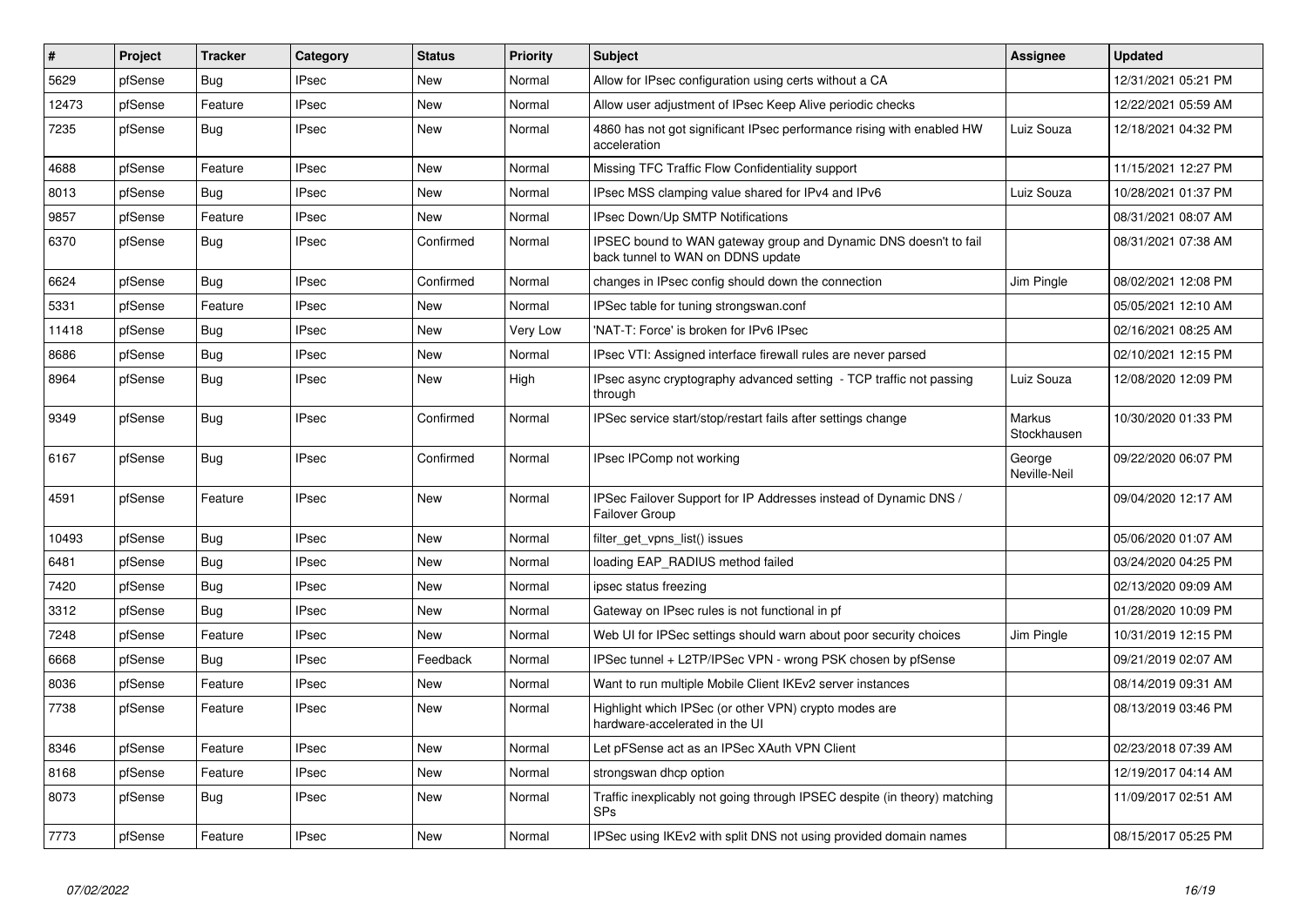| $\vert$ # | Project | <b>Tracker</b> | Category                                        | <b>Status</b> | <b>Priority</b> | <b>Subject</b>                                                                                 | Assignee | <b>Updated</b>      |
|-----------|---------|----------------|-------------------------------------------------|---------------|-----------------|------------------------------------------------------------------------------------------------|----------|---------------------|
| 4234      | pfSense | Feature        | <b>IPsec</b>                                    | Assigned      | Low             | allow for strict user <> cn validation of mobile ipsec users when using<br>rsa+xauth           |          | 01/24/2017 06:11 AM |
| 5355      | pfSense | <b>Bug</b>     | <b>IPsec</b>                                    | New           | High            | on Dynamic WAN IP (DHCP Client) it takes 10 minutes before Phase1<br>reconnects                |          | 07/08/2016 10:29 PM |
| 6517      | pfSense | Bug            | <b>IPsec</b>                                    | Confirmed     | Normal          | Adding mobile IPsec phase 2 entries requires restart of strongswan                             |          | 06/21/2016 11:04 PM |
| 6213      | pfSense | Feature        | <b>IPsec</b>                                    | New           | Normal          | IPSEC: IPV4/IPV6 dual-interface-stack support for Mobile IKE                                   |          | 04/20/2016 07:48 AM |
| 4989      | pfSense | Feature        | <b>IPsec</b>                                    | New           | Normal          | Allow all valid strongswan remote gateway options in gui                                       |          | 08/20/2015 02:57 PM |
| 12938     | pfSense | <b>Bug</b>     | IPv6 Router<br>Advertisements<br>(RADVD)        | New           | Normal          | MaxRtrAdvInterval would allow stale DNS servers to be deleted faster                           |          | 03/12/2022 09:37 AM |
| 8831      | pfSense | <b>Bug</b>     | IPv6 Router<br>Advertisements<br>(RADVD)        | <b>New</b>    | Very High       | Radvd causes latency spikes                                                                    |          | 04/19/2021 04:51 AM |
| 3718      | pfSense | Feature        | IPv6 Router<br>Advertisements<br>(RADVD)        | New           | Normal          | radvd - enhancement proposal: ability to advertise routes and some fixes -<br>patches attached |          | 03/22/2020 02:59 PM |
| 7303      | pfSense | <b>Bug</b>     | IPv6 Router<br>Advertisements<br>(RADVD)        | New           | Normal          | ipv6 connectivity lost on pfSense reboot                                                       |          | 08/20/2019 12:23 PM |
| 4470      | pfSense | Feature        | IPv6 Router<br>Advertisements<br>(RADVD)        | New           | Normal          | RA page in GUI                                                                                 |          | 08/20/2019 12:20 PM |
| 6541      | pfSense | <b>Bug</b>     | IPv6 Router<br>Advertisements<br>(RADVD)        | New           | Normal          | IPv6 RAs always include on-link prefix; clients may not use DHCPv6<br>managed addresses        |          | 08/13/2019 03:23 PM |
| 6816      | pfSense | Feature        | <b>IPv6 Router</b><br>Advertisements<br>(RADVD) | New           | Normal          | Status and/or Diagnostics page for radvd                                                       |          | 08/13/2019 02:35 PM |
| 7737      | pfSense | <b>Bug</b>     | IPv6 Router<br>Advertisements<br>(RADVD)        | New           | Normal          | radvd error message                                                                            |          | 08/13/2019 09:41 AM |
| 8262      | pfSense | Feature        | IPv6 Router<br>Advertisements<br>(RADVD)        | New           | Normal          | Make each prefix flags configurable separately.                                                |          | 01/16/2018 12:35 PM |
| 6386      | pfSense | Bug            | IPv6 Router<br>Advertisements<br>(RADVD)        | New           | Low             | Switching Router Advertisements to disabled should broadcast IP<br>Removal messages            |          | 05/22/2016 10:44 PM |
| 1667      | pfSense | <b>Bug</b>     | L <sub>2</sub> TP                               | New           | Normal          | L2TP server does not respond properly from a CARP VIP                                          |          | 12/11/2021 07:43 PM |
| 11761     | pfSense | <b>Bug</b>     | L2TP                                            | New           | Normal          | L2TP/IPsec VPN : PPP LCP negotiation occurs before user authentication                         |          | 03/31/2021 04:52 AM |
| 6321      | pfSense | <b>Bug</b>     | L2TP                                            | New           | Normal          | Problem with connecting I2tp over ipsec from android and windows                               |          | 11/13/2020 11:01 AM |
| 7563      | pfSense | Feature        | L <sub>2</sub> TP                               | New           | Normal          | I2tp Suggestion: consider allowing IP/Subnet for the user.                                     |          | 08/21/2019 10:52 AM |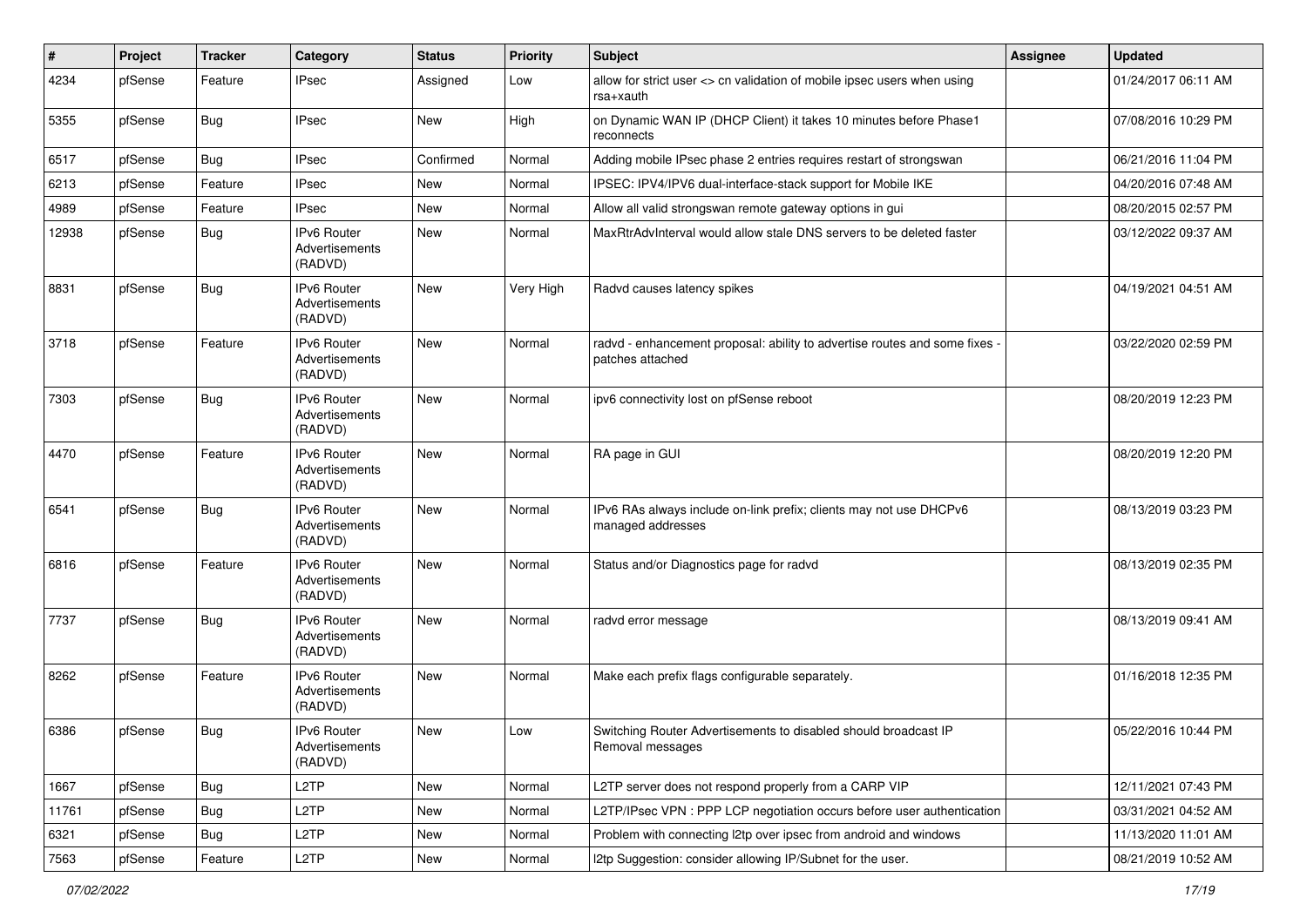| $\vert$ # | Project | <b>Tracker</b> | Category               | <b>Status</b>                 | <b>Priority</b> | <b>Subject</b>                                                                                    | <b>Assignee</b> | <b>Updated</b>      |
|-----------|---------|----------------|------------------------|-------------------------------|-----------------|---------------------------------------------------------------------------------------------------|-----------------|---------------------|
| 2504      | pfSense | Feature        | LAGG Interfaces        | New                           | Normal          | lagg enhancements                                                                                 |                 | 01/08/2021 12:17 PM |
| 8335      | pfSense | Bug            | <b>LAGG Interfaces</b> | <b>New</b>                    | Normal          | System hang with LACP downlink to UniFi switch                                                    |                 | 08/21/2019 11:18 AM |
| 9183      | pfSense | <b>Bug</b>     | <b>LAGG Interfaces</b> | New                           | Very Low        | OpenVPN Lagg Interface not working after restart or new start                                     |                 | 08/21/2019 11:17 AM |
| 9453      | pfSense | <b>Bug</b>     | <b>LAGG Interfaces</b> | <b>New</b>                    | Normal          | VLAN Interfaces on LAGG get orphaned at boot                                                      |                 | 08/21/2019 11:16 AM |
| 4499      | pfSense | Feature        | <b>LAGG Interfaces</b> | <b>New</b>                    | Normal          | pfSense LAGG interfaces; unable to set speed and duplex for member<br>interfaces.                 |                 | 08/21/2019 11:16 AM |
| 336       | pfSense | Feature        | <b>LAGG Interfaces</b> | <b>New</b>                    | Normal          | Option to create lagg under assign interfaces                                                     |                 | 08/21/2019 11:16 AM |
| 12747     | pfSense | Bug            | Logging                | <b>New</b>                    | Normal          | System log is filled by sshguard                                                                  |                 | 06/30/2022 05:21 AM |
| 12464     | pfSense | <b>Bug</b>     | Logging                | <b>Pull Request</b><br>Review | Normal          | Syslog Auth messages are sent as Emergency Level                                                  |                 | 06/28/2022 12:01 PM |
| 12625     | pfSense | Feature        | Logging                | New                           | Normal          | Granular logging options for default firewall rules.                                              |                 | 12/21/2021 06:39 PM |
| 12056     | pfSense | <b>Bug</b>     | Logging                | <b>New</b>                    | Normal          | Filterlog says "Unknown Option %u"                                                                |                 | 06/18/2021 05:51 AM |
| 12013     | pfSense | Bug            | Logging                | <b>New</b>                    | Low             | Reading log data is inefficient in certain cases                                                  |                 | 06/08/2021 07:35 AM |
| 11666     | pfSense | <b>Bug</b>     | Logging                | <b>New</b>                    | Normal          | GUI Firewall log search not parsing filter.log beyond hard coded limit                            |                 | 03/12/2021 11:38 AM |
| 11324     | pfSense | Feature        | Logging                | <b>New</b>                    | Normal          | Separate syslog "Remote log servers" Parameters                                                   |                 | 01/27/2021 10:47 AM |
| 10581     | pfSense | Feature        | Logging                | <b>New</b>                    | Normal          | Provide ability to disable nginx access logging to remote syslog server                           |                 | 05/21/2020 08:36 PM |
| 9140      | pfSense | <b>Bug</b>     | Logging                | <b>New</b>                    | Very Low        | Unexpected rule can be displayed when looking up filter log entry with<br>multiple matching rules |                 | 08/19/2019 02:56 PM |
| 9038      | pfSense | Feature        | Logging                | New                           | Normal          | Live view of any log file                                                                         |                 | 08/19/2019 02:55 PM |
| 9060      | pfSense | Feature        | Logging                | <b>New</b>                    | Normal          | add rule name filtering field for firewall log viewer                                             |                 | 08/14/2019 12:38 PM |
| 8372      | pfSense | Feature        | Logging                | <b>New</b>                    | Normal          | add gui setting to adjust refresh rate for dynamic firewall logs                                  |                 | 08/14/2019 10:31 AM |
| 7800      | pfSense | Feature        | Logging                | New                           | Normal          | Add option for state logging                                                                      |                 | 08/13/2019 03:51 PM |
| 1940      | pfSense | Todo           | Logging                | <b>New</b>                    | Normal          | Integrate rSyslogd                                                                                |                 | 07/06/2018 02:11 PM |
| 7476      | pfSense | <b>Bug</b>     | Logging                | New                           | Normal          | Dirty buffer used to build log messages?                                                          |                 | 04/17/2017 09:51 PM |
| 7365      | pfSense | Feature        | Logging                | <b>New</b>                    | Low             | Pass firewall/filter rule set through logging for centralized loggers to key<br>on                |                 | 03/07/2017 10:44 AM |
| 855       | pfSense | Feature        | Multi-WAN              | New                           | Normal          | Ability to selectively kill states on gateways recovery                                           |                 | 03/11/2022 08:30 AM |
| 1388      | pfSense | Feature        | Multi-WAN              | New                           | Normal          | 3G outbound failover connection with auto dial-up and hang-up                                     |                 | 08/21/2019 11:27 AM |
| 7964      | pfSense | Bug            | Multi-WAN              | <b>New</b>                    | Normal          | Restart openvpn on gateway switching                                                              |                 | 08/19/2019 12:35 PM |
| 7030      | pfSense | Feature        | Multi-WAN              | New                           | Very Low        | New Feature Load Balance Per Amount Of GB                                                         |                 | 08/13/2019 02:56 PM |
| 290       | pfSense | Feature        | Multi-WAN              | New                           | Low             | Add Multi-WAN awareness to UPnP                                                                   |                 | 01/06/2016 05:24 PM |
| 3115      | pfSense | Feature        | Multi-WAN              | New                           | Normal          | Traffic shaping for multi WAN                                                                     |                 | 12/07/2015 02:20 PM |
| 228       | pfSense | Feature        | Multi-WAN              | New                           | Normal          | Multi-WAN support with same gateway on multiple WANs                                              |                 | 04/11/2015 01:10 AM |
| 12853     | pfSense | <b>Bug</b>     | <b>NAT Reflection</b>  | Feedback                      | High            | Network Address Translation - Pure NAT pfsense freeze after reboot                                |                 | 02/22/2022 08:40 AM |